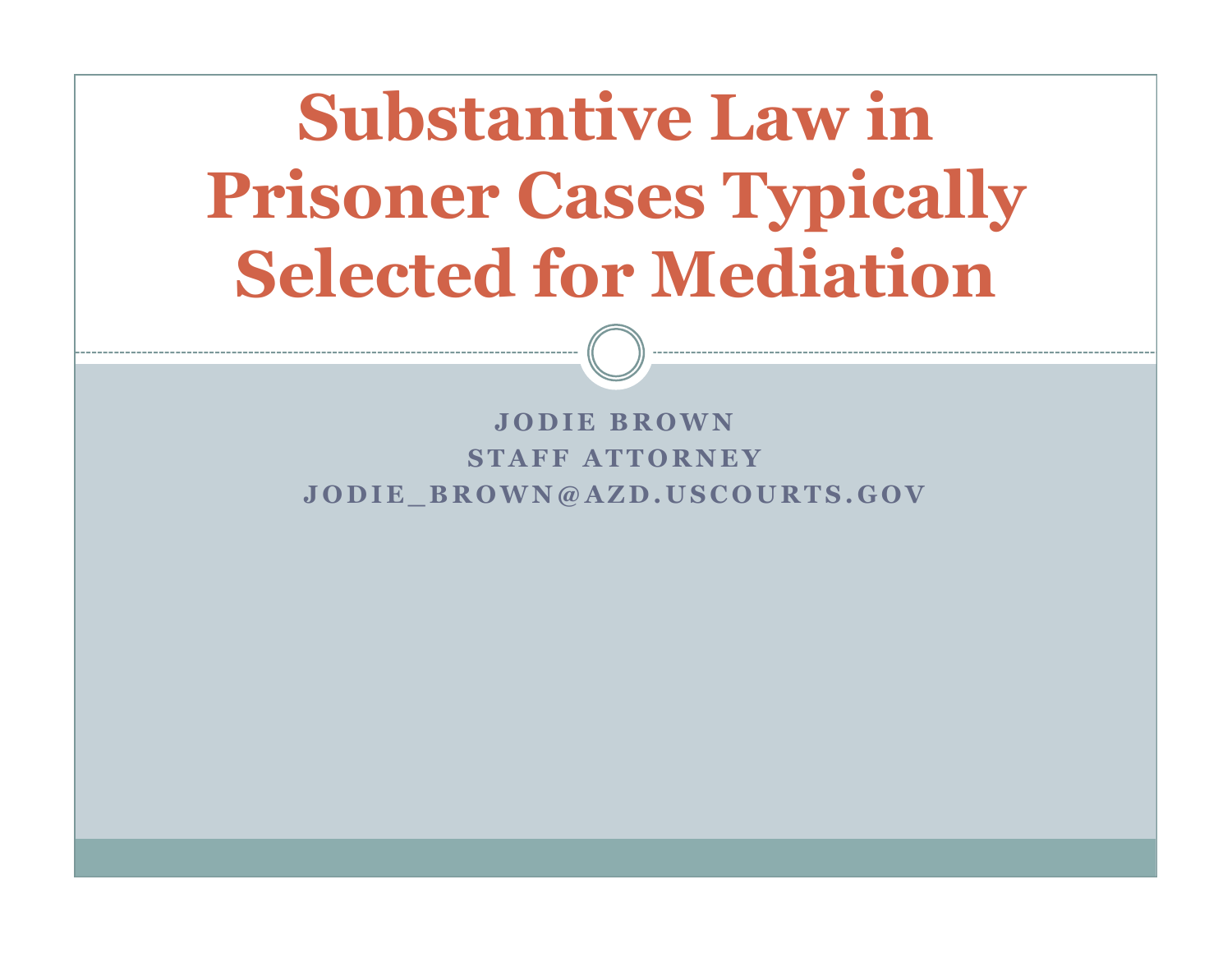# Agenda

- First Amendment Free Exercise
- RLUIPA
- Eighth Amendment Deliberate Indifference
- Questions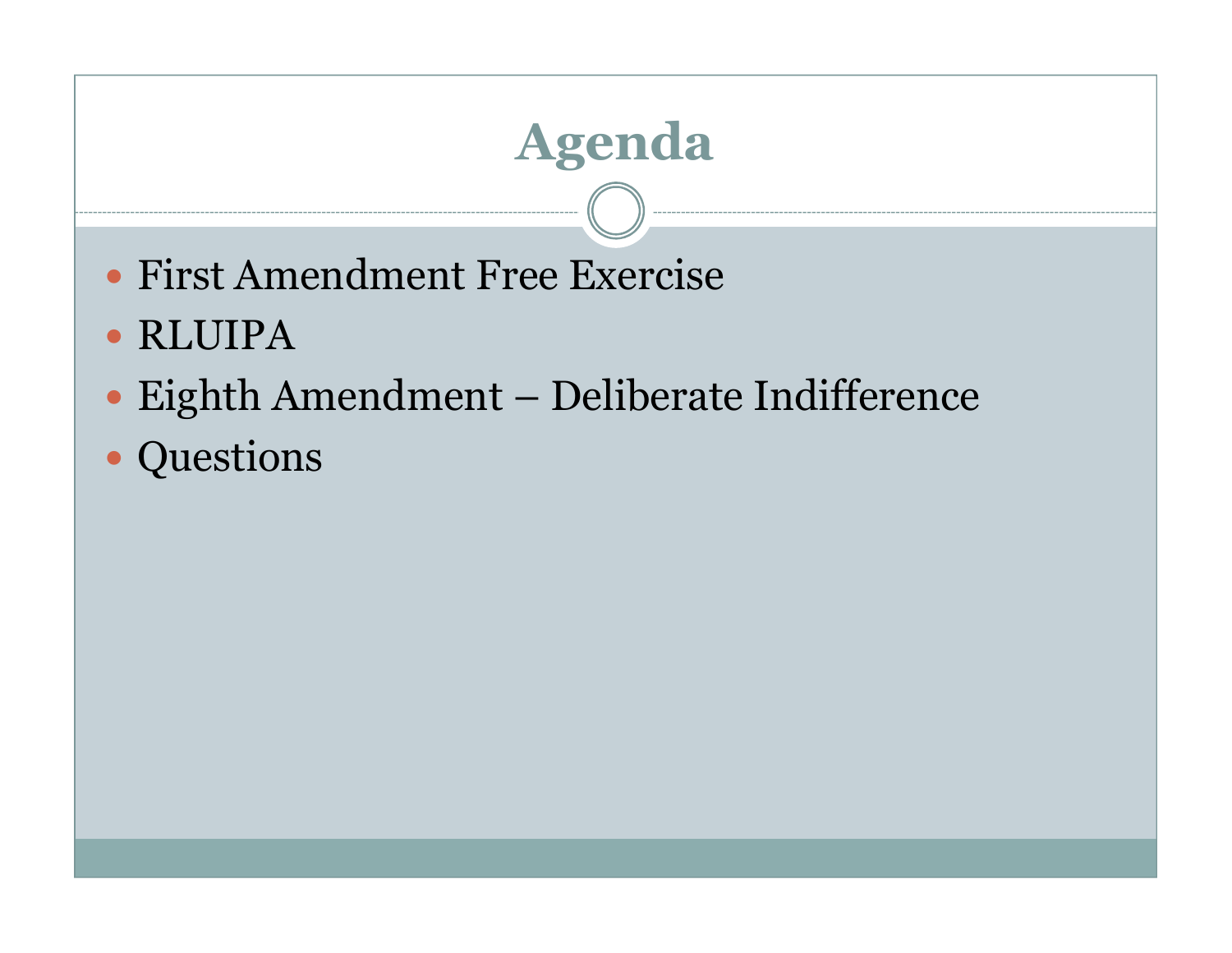- "The government shall not prohibit the free exercise of religion." U.S. Const. amend I.
- Free-exercise rights are "necessarily limited by the fact of incarceration, and may be curtailed in order to achieve legitimate correctional goals or to maintain prison security." McElyea v. Babbitt, 833 F.2d 196, 197 (9th Cir. 1987), citing O'Lone v. Shabazz, 482 U.S. 342, 348 (1987)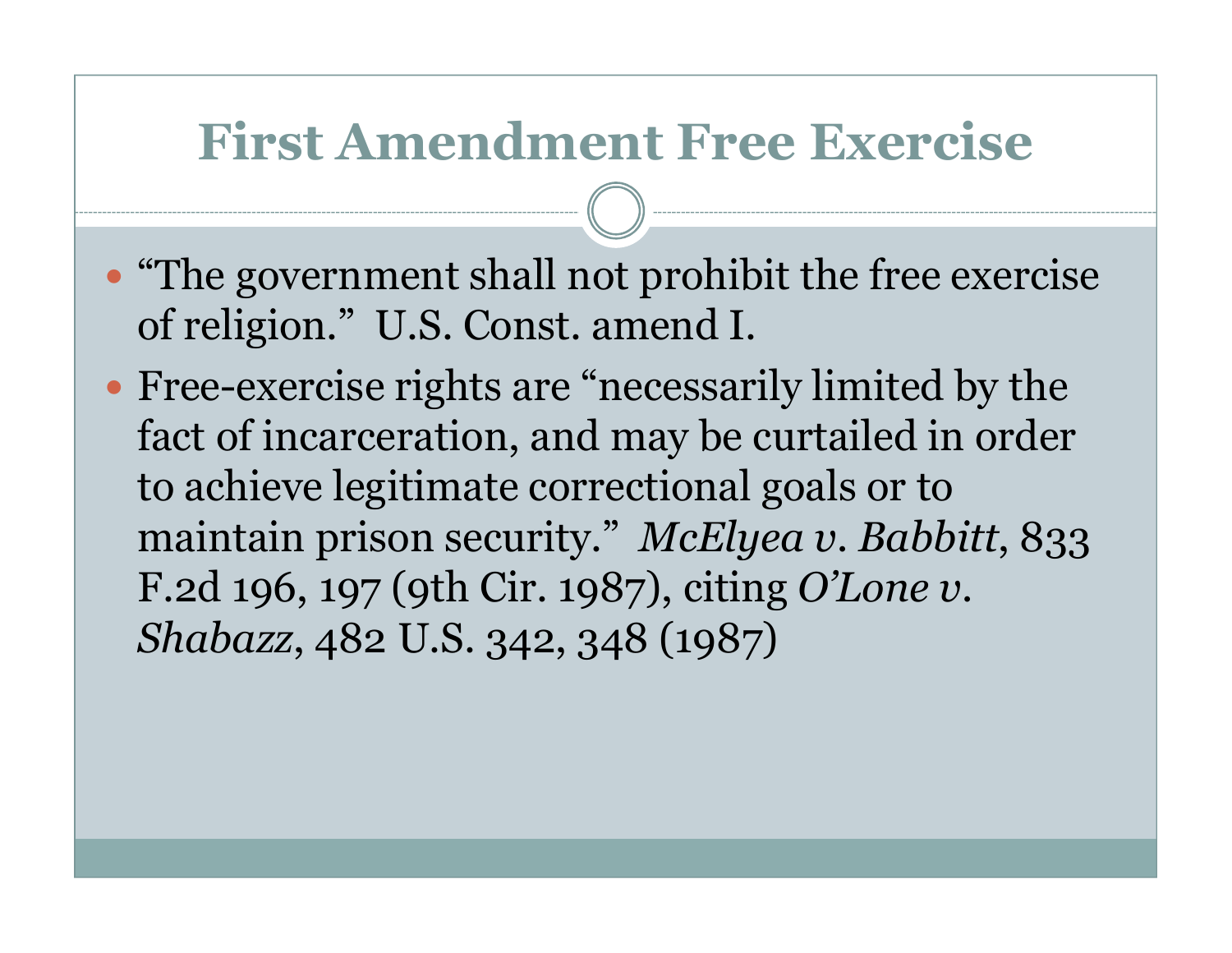A prisoner's constitutional right to free exercise of religion must be balanced against the state's right to limit First Amendment freedoms to attain valid penological objectives such as rehabilitation of prisoners, deterrence of crime, and institutional security. See O'Lone, 482 U.S. at 348-49.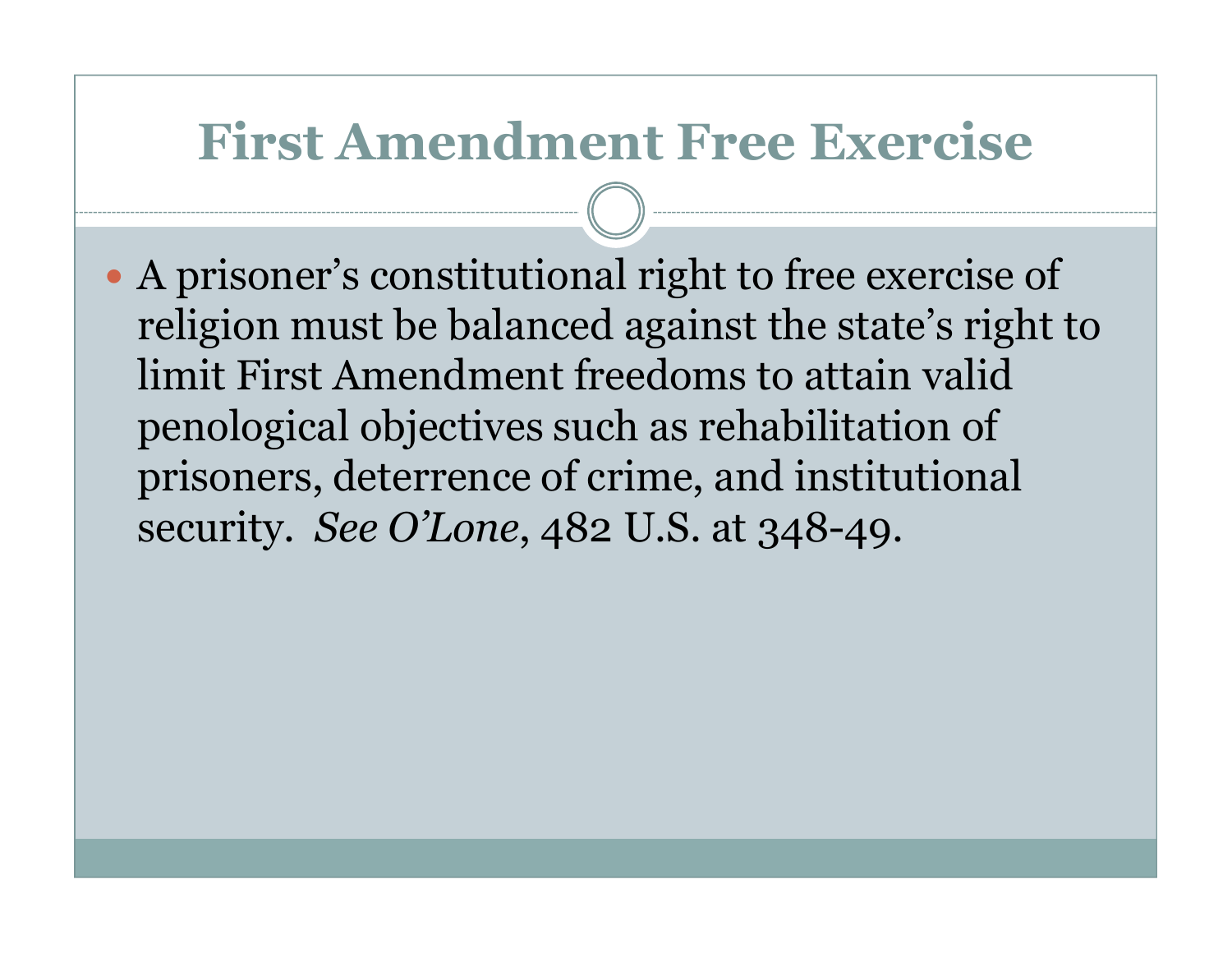#### Elements

- 1. Show that the religious practice at issue concerns a sincerely held belief and that the claim is rooted in religious belief.
- 2.Demonstrate a burden to a sincerely held belief.
- 3. If the regulation or conduct at issue impinges on the plaintiff's constitutional rights, it is valid if it is reasonably related to legitimate penological interests.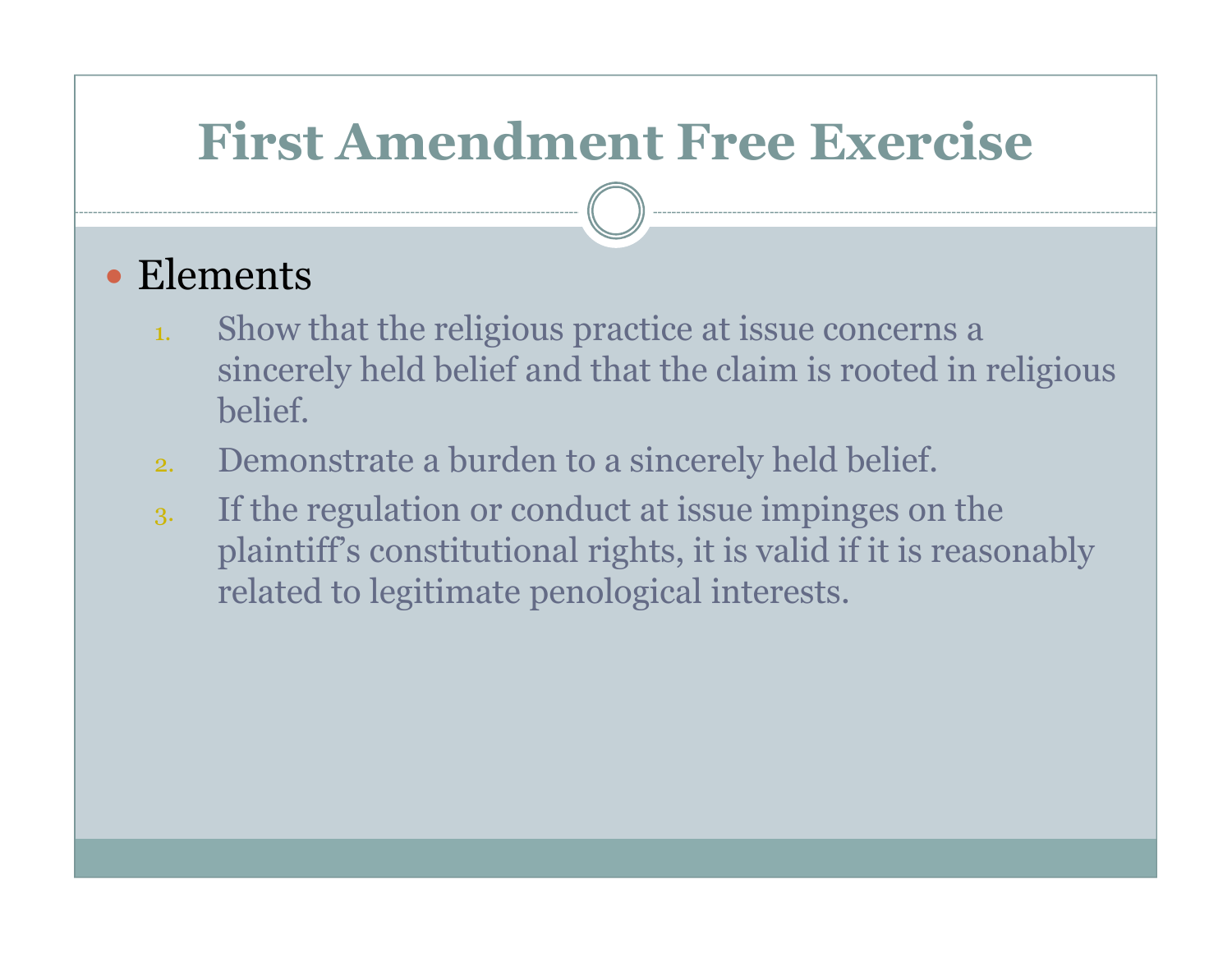The Ninth Circuit has explained that "[i]t is not within the judicial ken to question the centrality of particular beliefs or practices to a faith, or the validity of particular litigants' interpretations of those creeds." Shakur v. Schriro, 514 F .3d 878, 884 (9th Cir. 2008)(quoting Hernandez v. C.I.R., 490 U.S. 680, 699 (1989)).

Monts --- Backsliding is okay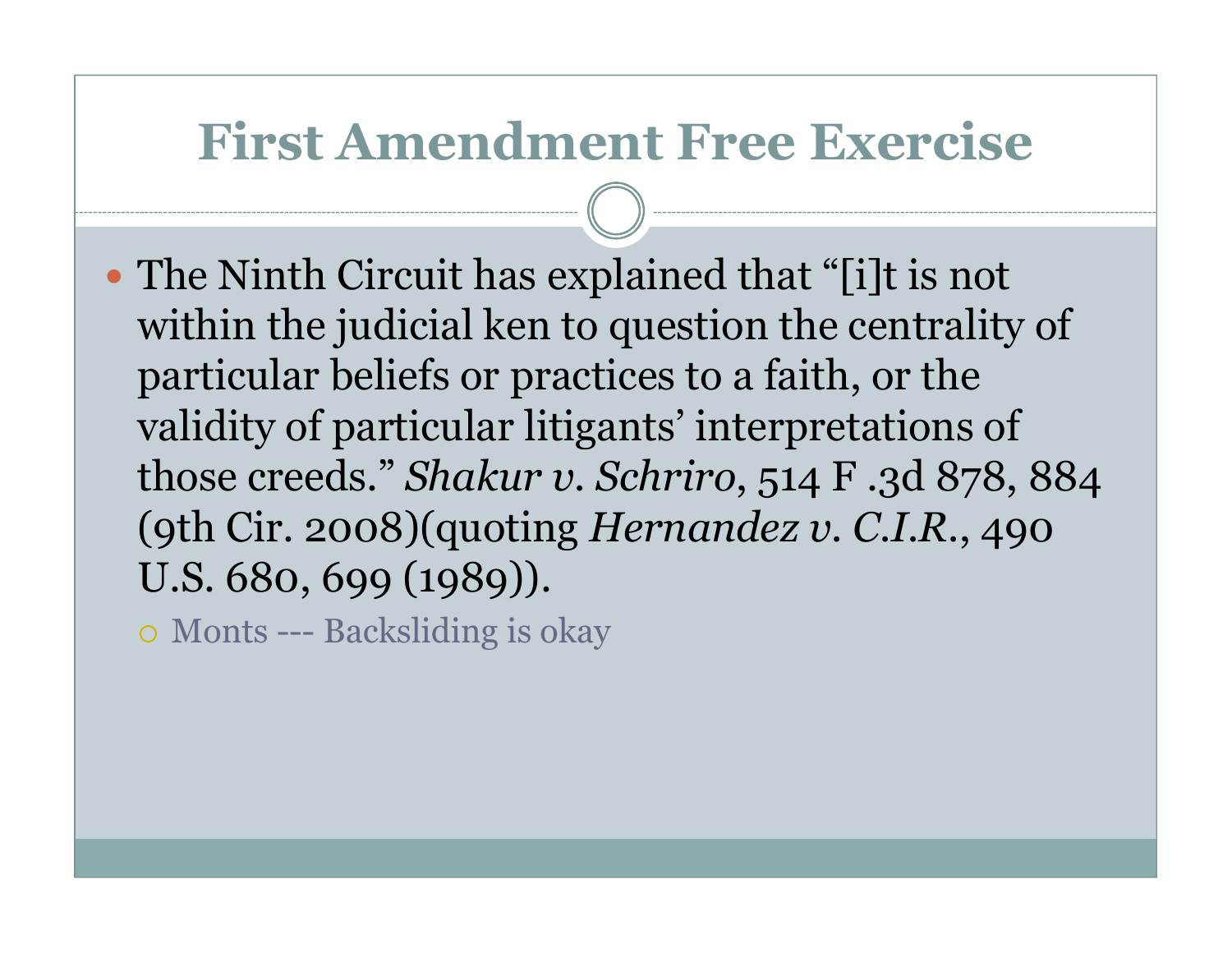- The constitutional guarantee of free exercise of religion "is not limited to beliefs which are shared by all of the members of a religious sect." Thomas v. Review Bd. of Ind. Emp't Sec. Div., 450 U.S. 707, 715-16 (1981).
	- Like all religions, people practice their faith in different ways and interpret religious doctrine differently.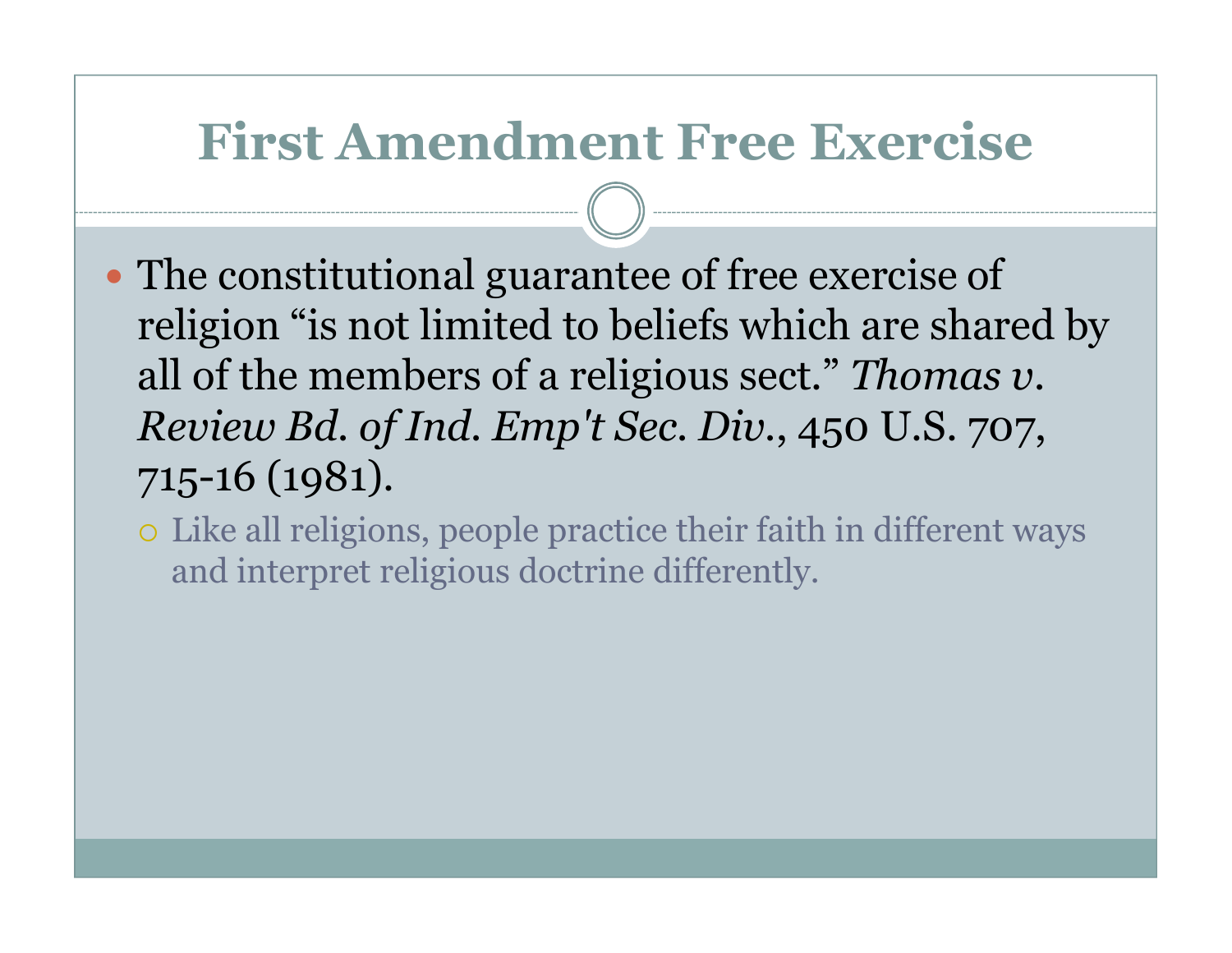- "[R]eligious beliefs need not be acceptable, logical, consistent, or comprehensible to others in order tomerit First Amendment protection." Thomas v. Review Bd. of Ind. Emp't Sec. Div., 450 U.S. 707, 713-14 (1981).
- The request, however, must be rooted in religious belief and "not in 'purely secular' philosophical concerns." Malik v. Brown, 16 F.3d 330, 333 (9th Cir. 1994) (internal citations omitted); Shakur, 514 F.3d at 885.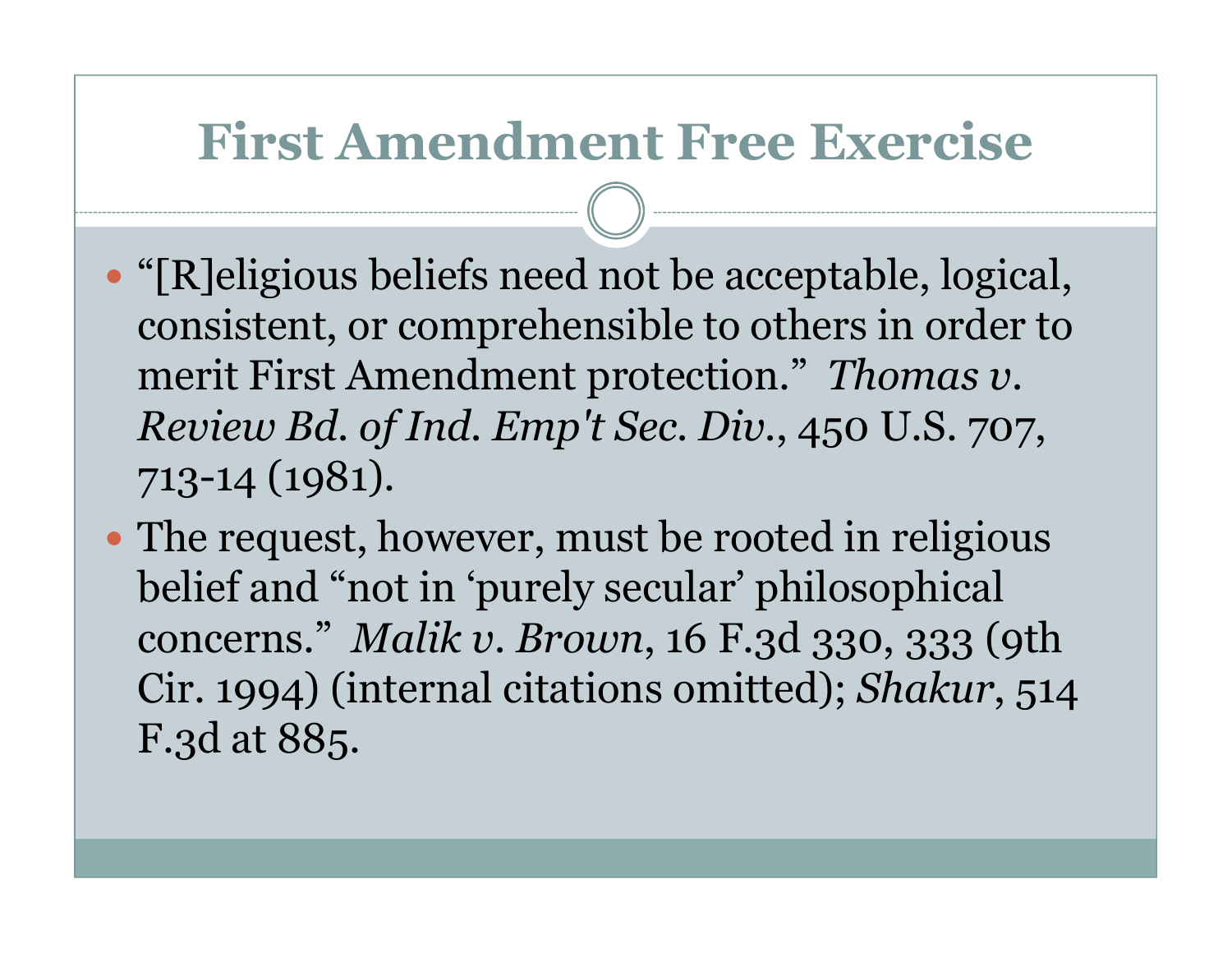To substantially burden the practice of an individual's religion, the interference must be more than an isolated incident or short-term occurrence.See Canell v. Lightner, 143 F.3d 1210, 1215 (9th Cir. 1998). Prison officials' negligent or accidental actions that impinge on an inmate's religious practice are insufficient to support a First Amendment claim. See Lovelace v. Lee, 472 F.3d 174, 194 (4th Cir. 2006).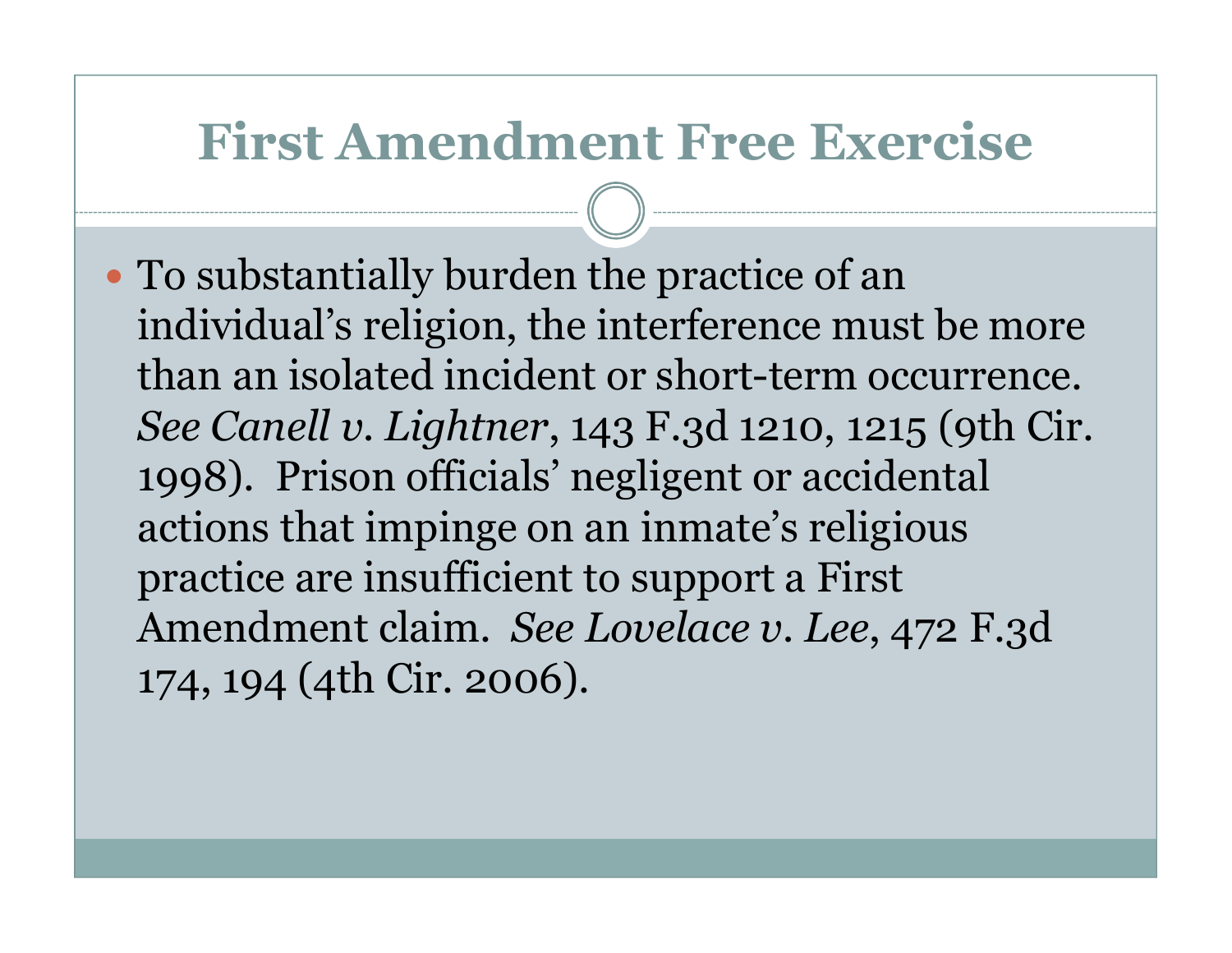- If a substantial burden exists, the policy is scrutinized using the *Turner v. Safely* test.
	- (1) whether there exists a valid, rational connection between the prison regulation and the legitimate governmental interest put forth to justify it;
	- (2) whether there are alternative means of exercising the regulated right that remain open to the inmate (not narrow);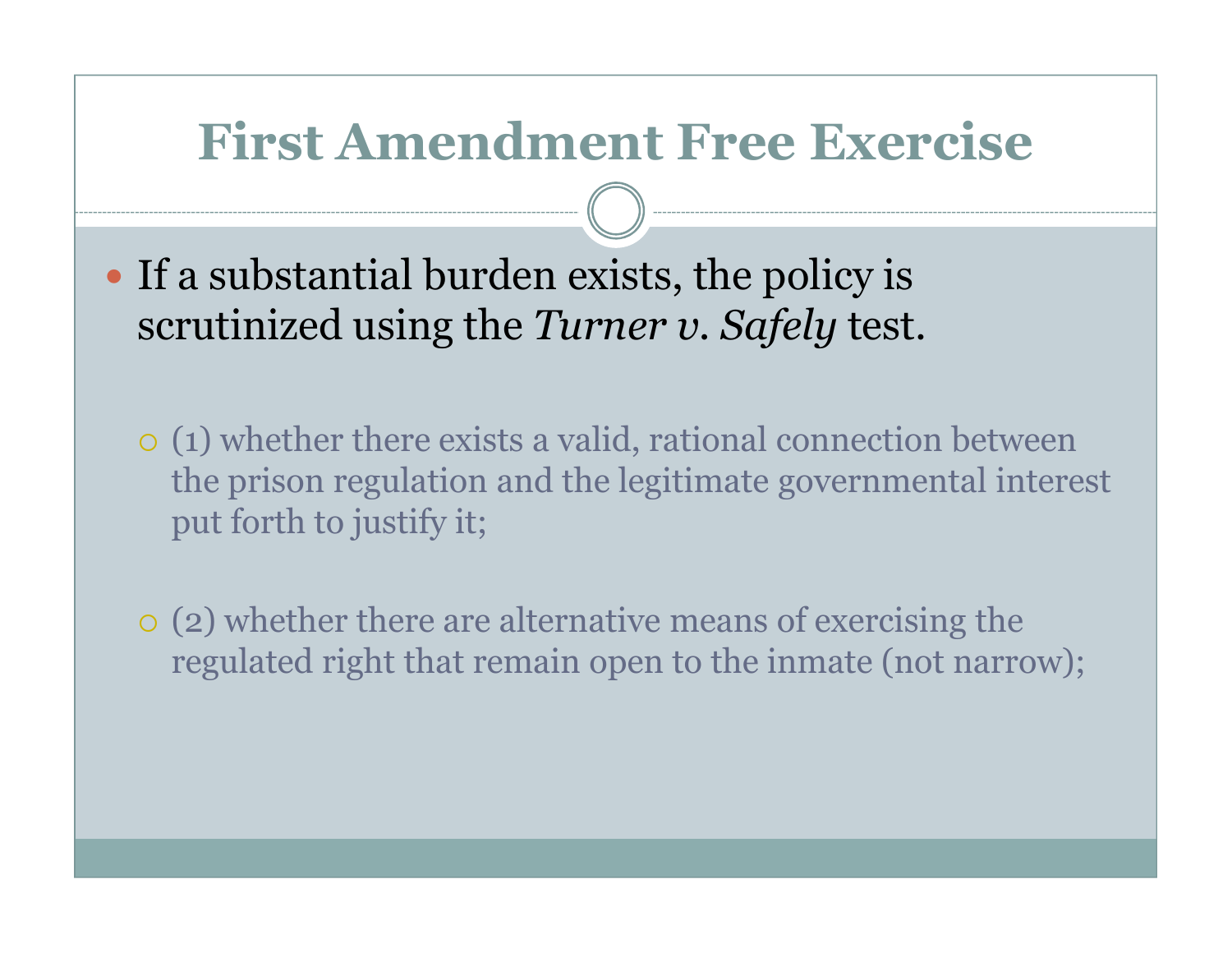- (3) the impact that accommodation of the asserted constitutional right will have upon guards, other inmates, and prison resources; and
- (4) whether there exist ready alternatives that fully meet the inmate's demands at a de minimis cost to valid penological interests. (Burden is on the inmate)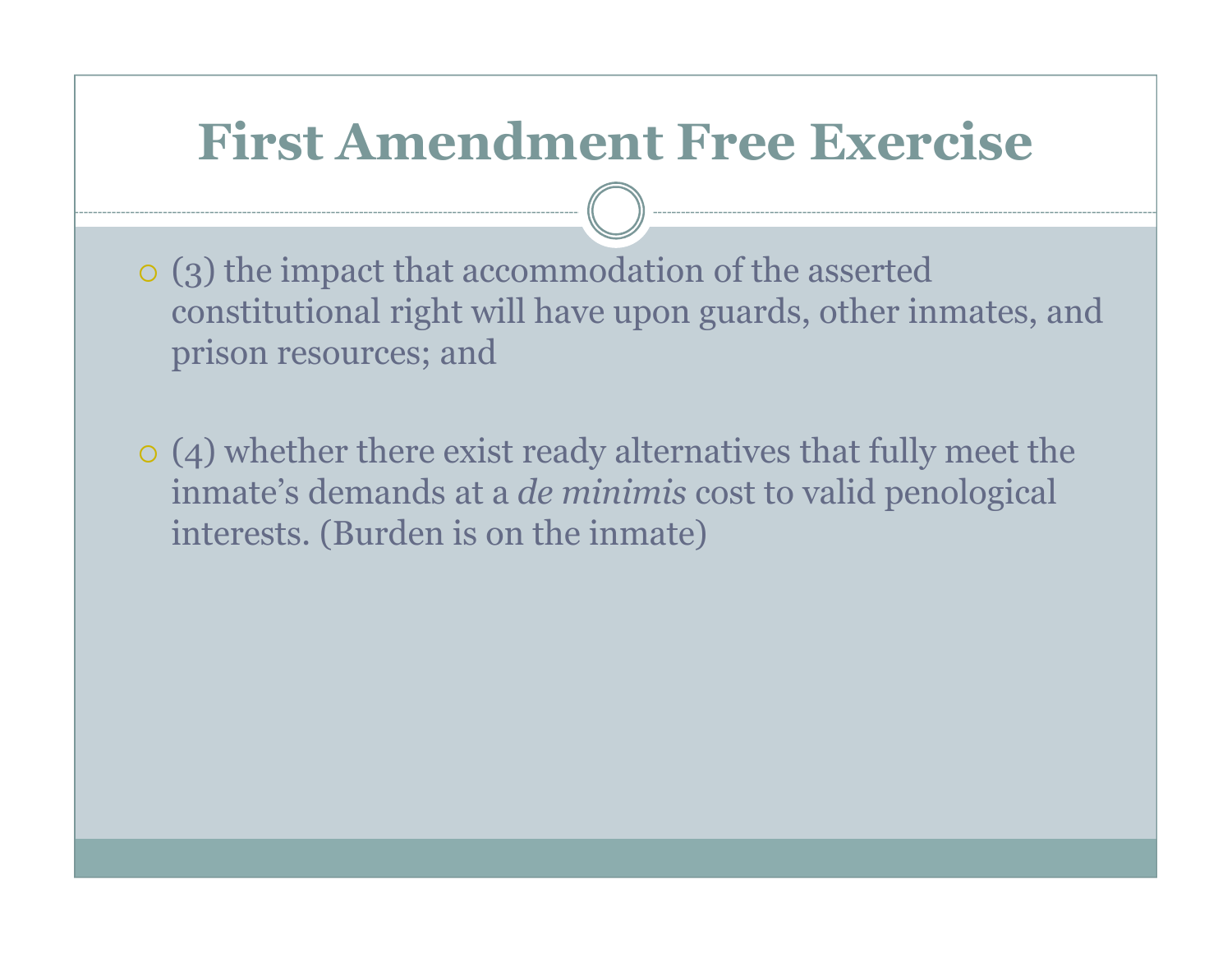#### Case Examples

First Amendment claim brought by Native American prisoner alleging the denial of a religious diet. Plaintiff, a Native American Pascua Yaqui, believed the spirit of any animal he consumes must be honored with a "Deer Dancer Ceremony," and because that cannot be done for the meat he consumes in prison, he requested a vegetarian diet so that he can avoid eating meat that has not been properly honored through theYaqui Deer Ceremony.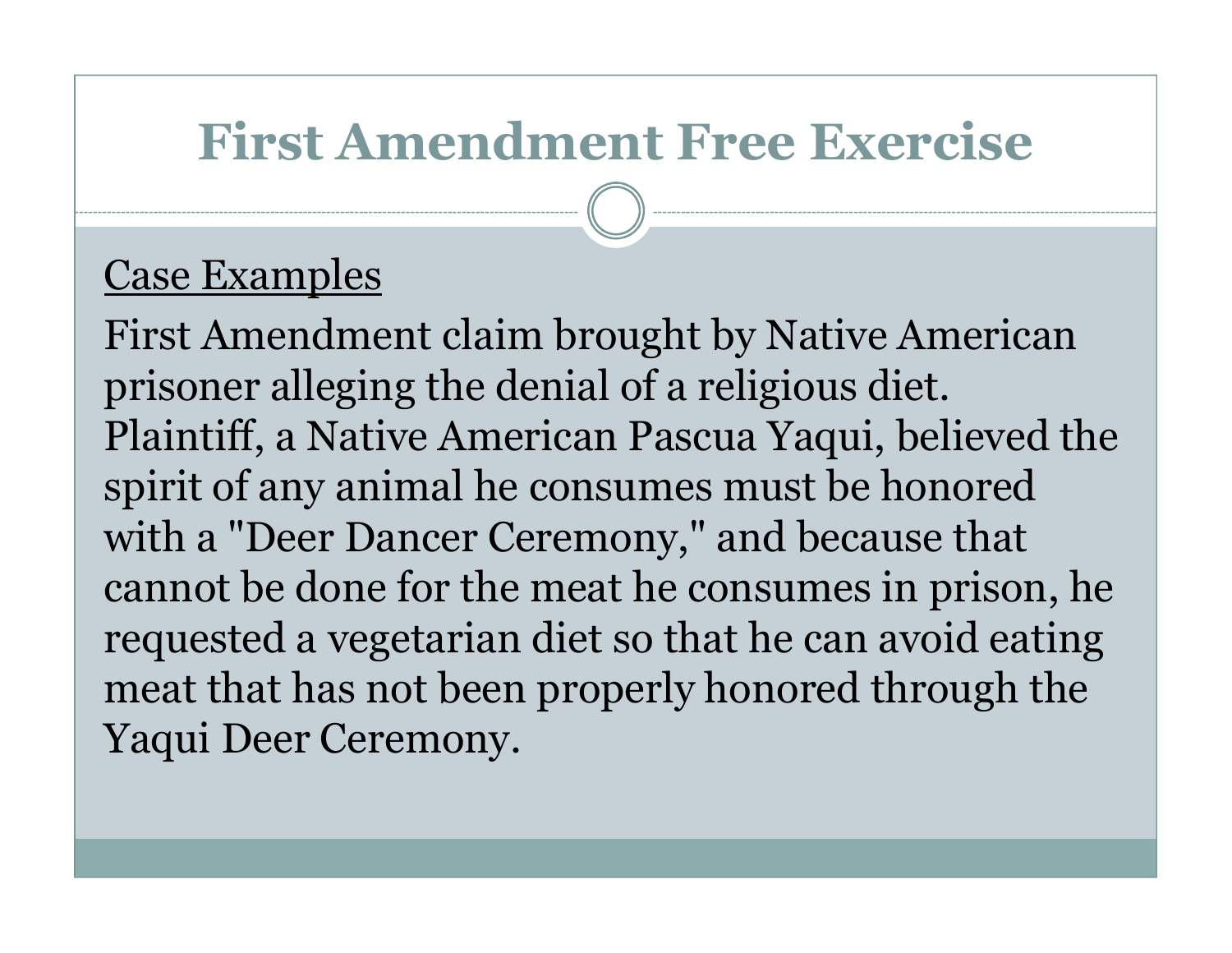Defendant denied the diet request on the ground that Plaintiff did not have a sincerely held religious belief to support his desire to eat a vegetarian diet, meaning that Plaintiff's religion did not require him to consume a vegetarian diet. But that is not what the Ninth Circuit looks at when determining whether an inmate'sreligious accommodation request is sincerely held. Just before trial was set to begin, parties entered into a settlement.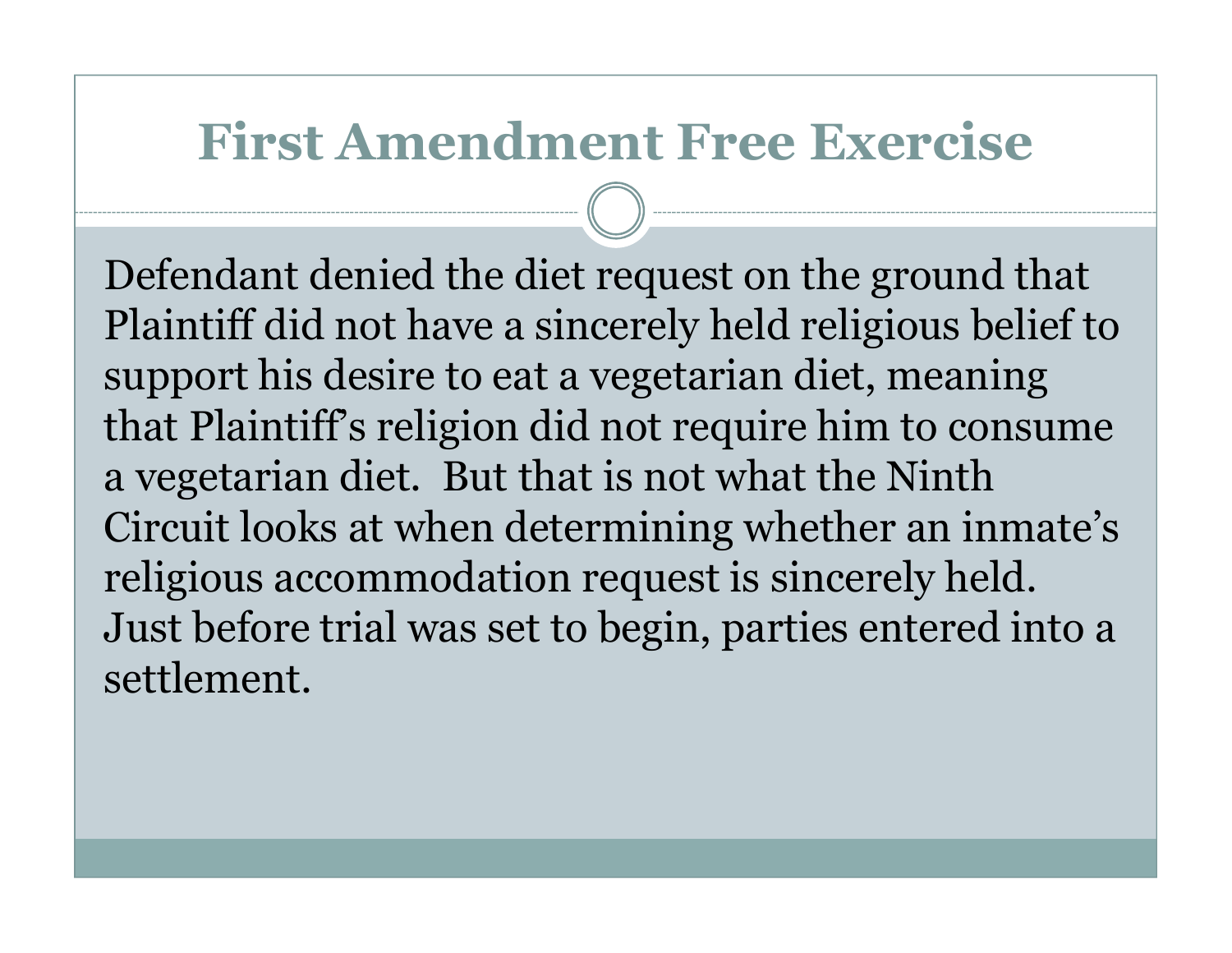Plaintiff sought relief from repeated disciplinary tickets for sharing kosher meal with other inmates. He alleged that Defendants' actions burdened his free exercise rights. But Plaintiff never alleged that sharing food was a tenet of his religious practice. Rather, it was a moral belief that motivated his practice, which brought his actions outside the ambit of Free Exercise protection.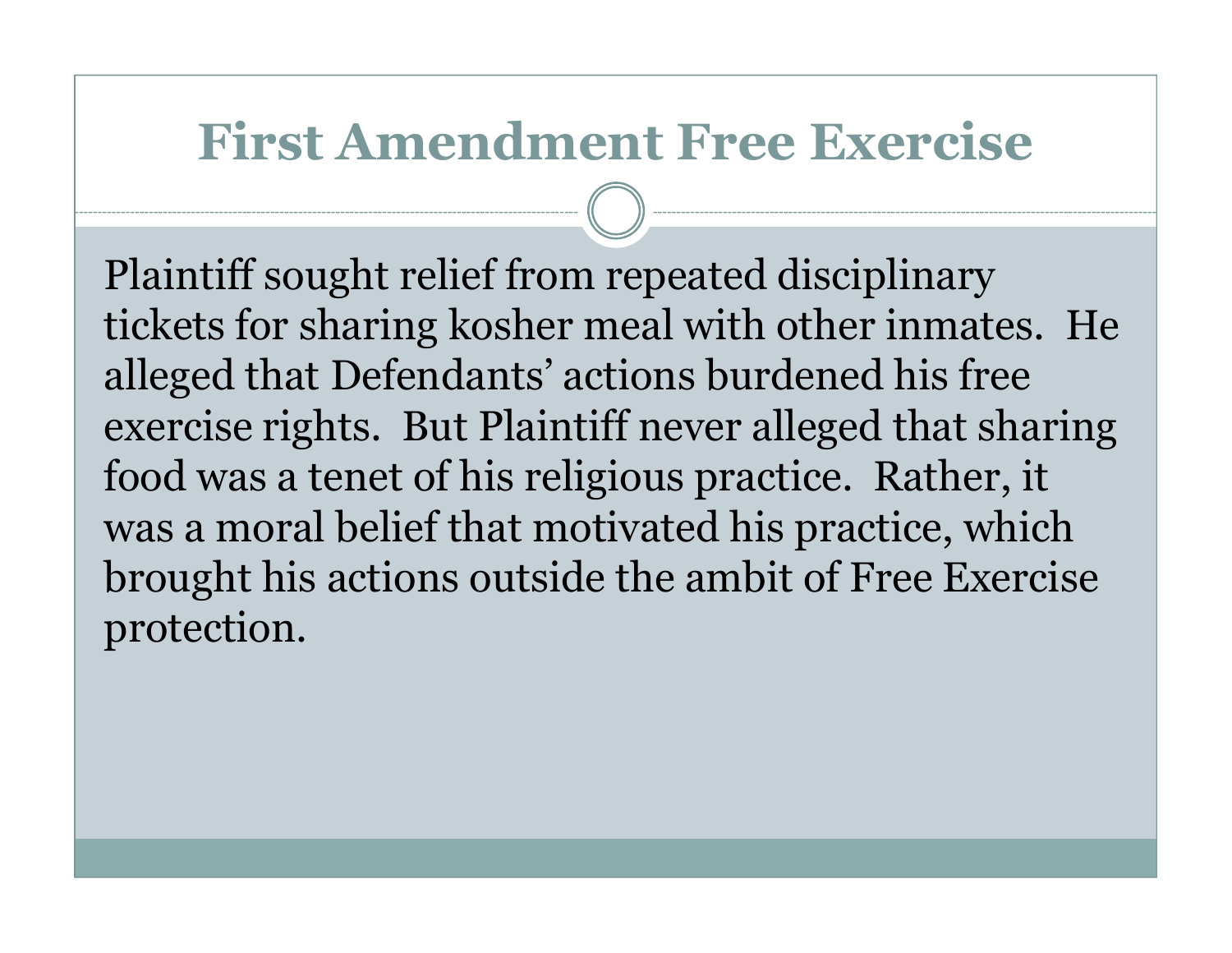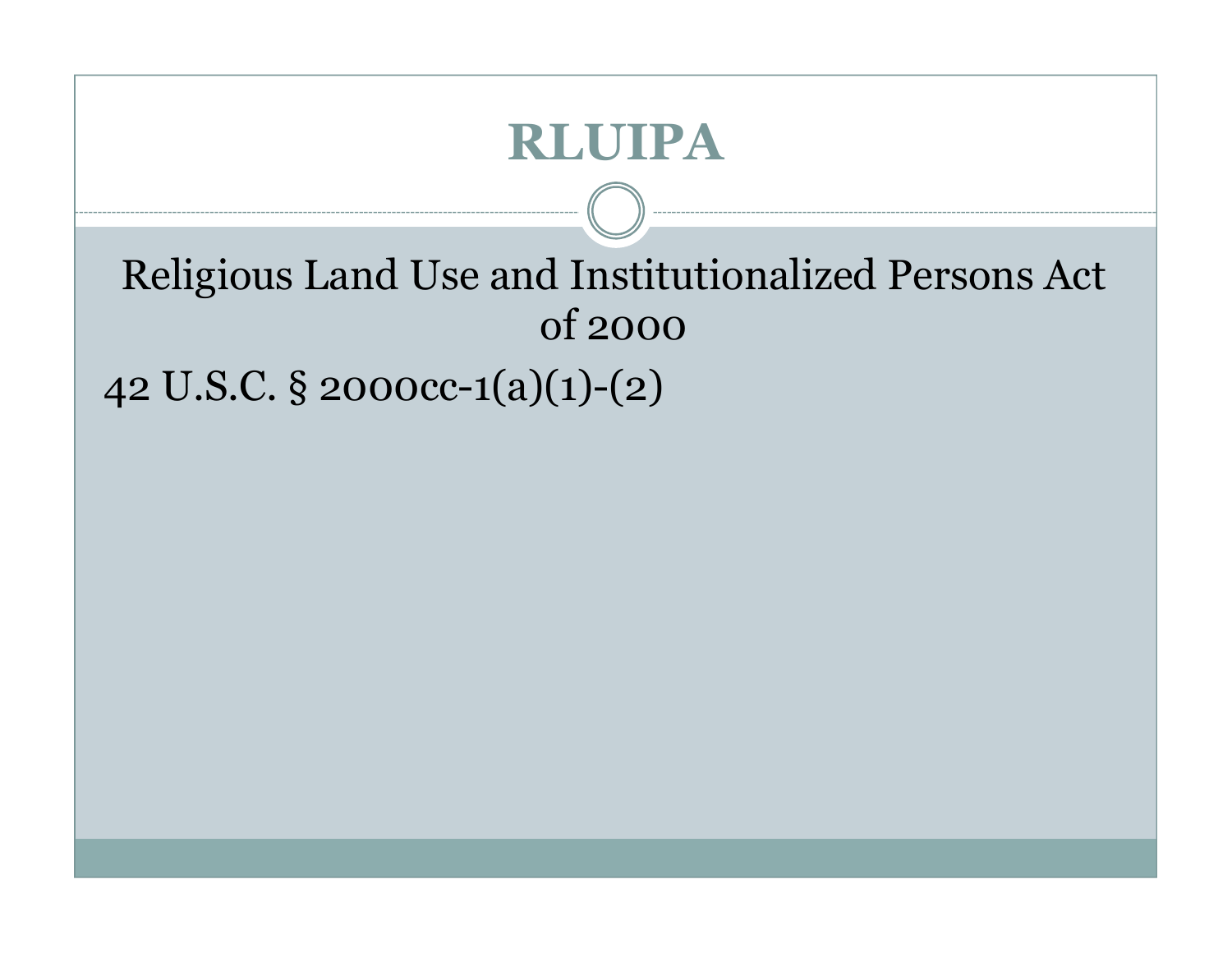- Government may not impose a substantial burden on the religious exercise of a confined person unless:
	- 1.Burden furthers a "compelling governmental interest" and
	- 2.does so by "the least restrictive means"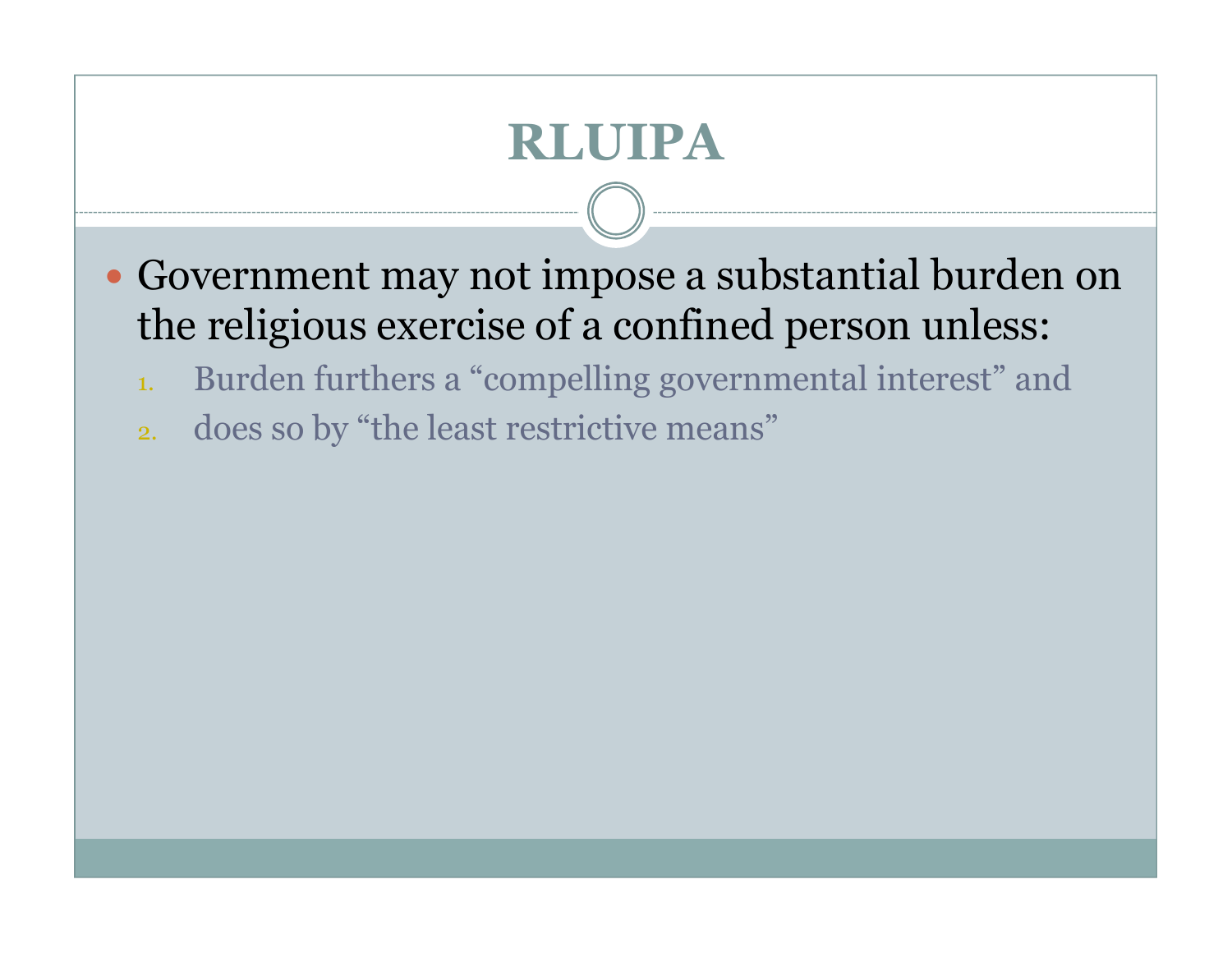# Elements

- 1. Plaintiff must show that the exercise of his religion is at issue.
- 2. Plaintiff bears the burden of establishing a prima facie claim that the defendant's conduct substantially burdened his religious exercise.
- 3. If the plaintiff meets the prima facie burden, then the burden shifts to the defendant to prove that the substantial burden on the inmate's religious practice both furthers a compelling governmental interest and is the least restrictive means of doing so.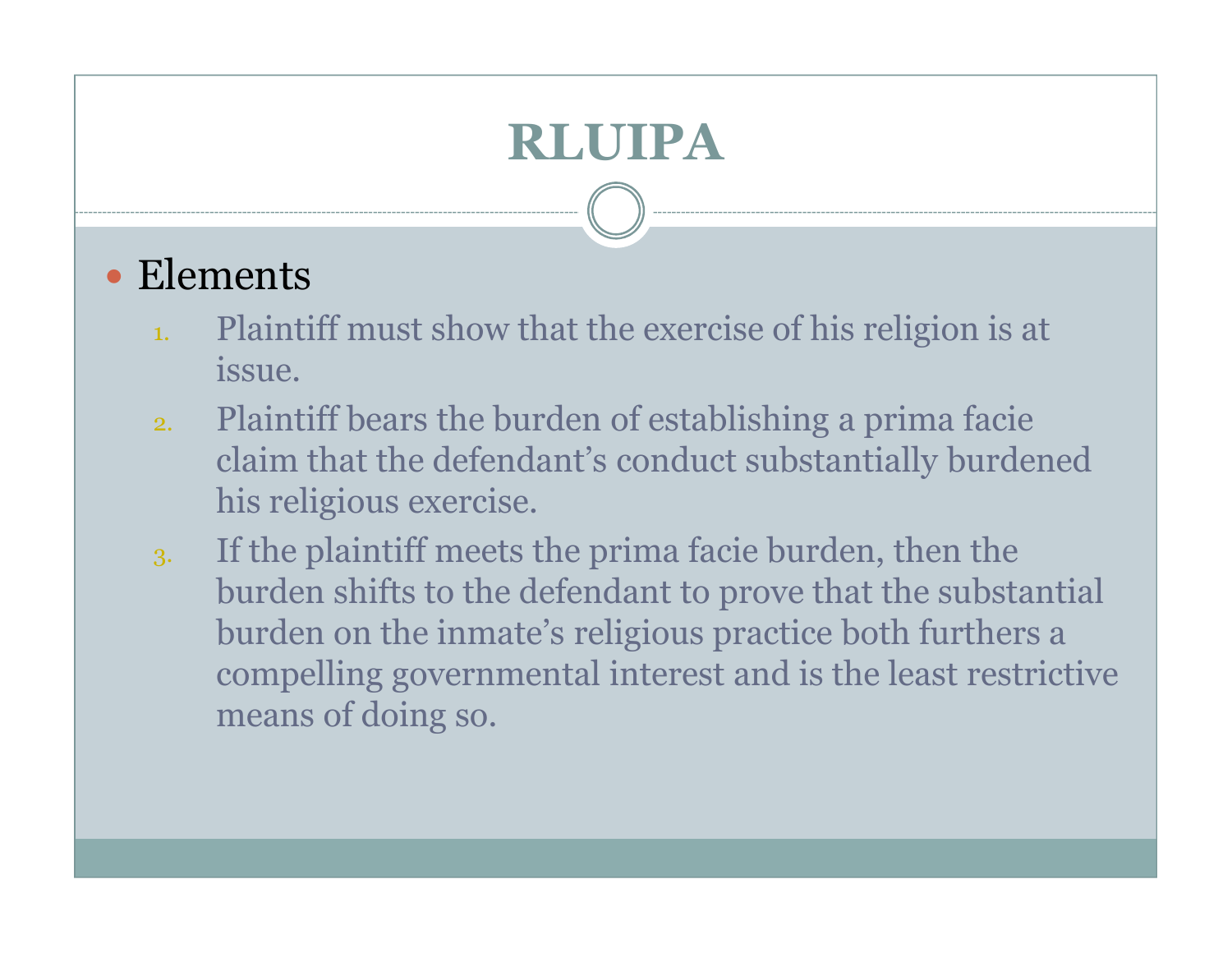This is a strict scrutiny standard and it difficult for defendants to meet on summary judgment.

Defendants must come forward with more than assertions of generic security concerns. They mustdemonstrate with **evidence** that accommodation of a particular religious request impacts a compelling interest and that they have pursued lesser restrictive means of accommodating the right without success.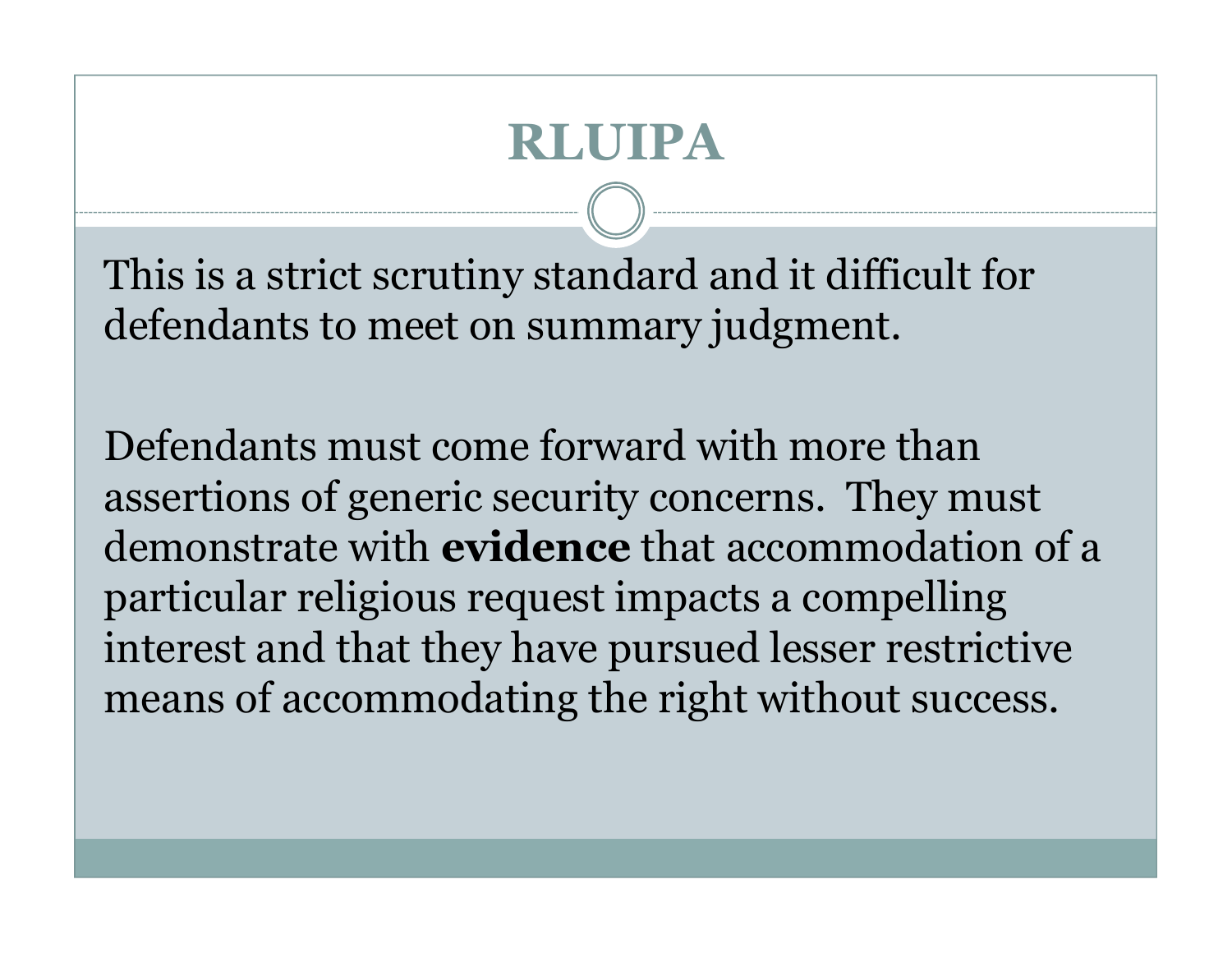"[I]n light of RLUIPA, no longer can prison officials justify restrictions on religious exercise by simply citing to the need to maintain order and security in a prison. RLUIPA requires more." Greene v. Solano County Jail, 513 F.3d 982, 989-90 (9th Cir. 2008). Prison officials must show that they "actually considered and rejected the efficacy of less restrictive measures before adopting the challenged practice." Id.at 990.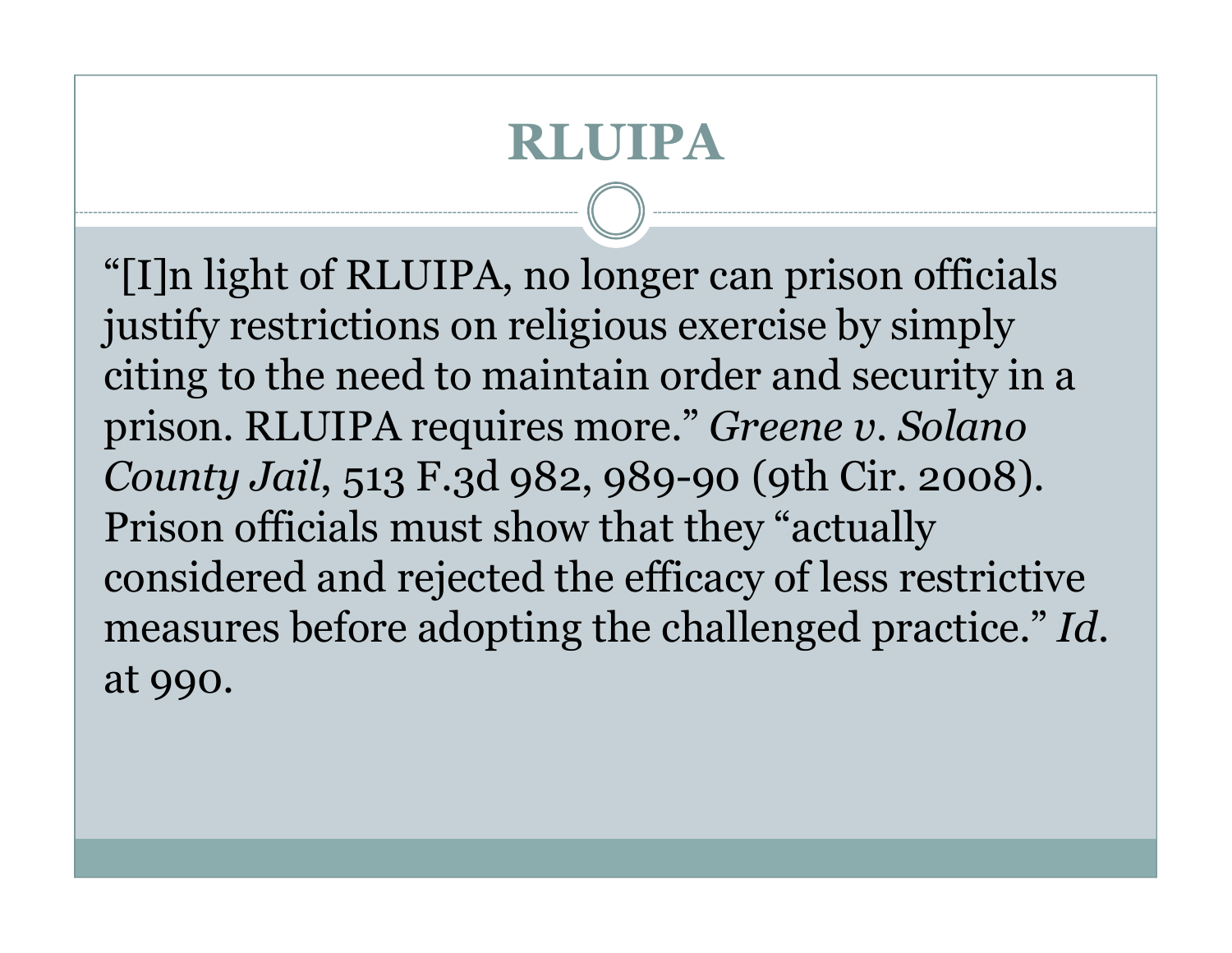The Ninth Circuit has specifically rejected the idea that courts must "completely defer to [prison officials'] judgment." Warsoldier v. Woodford, 418 F.3d 989, 1001 (9th Cir. 2005)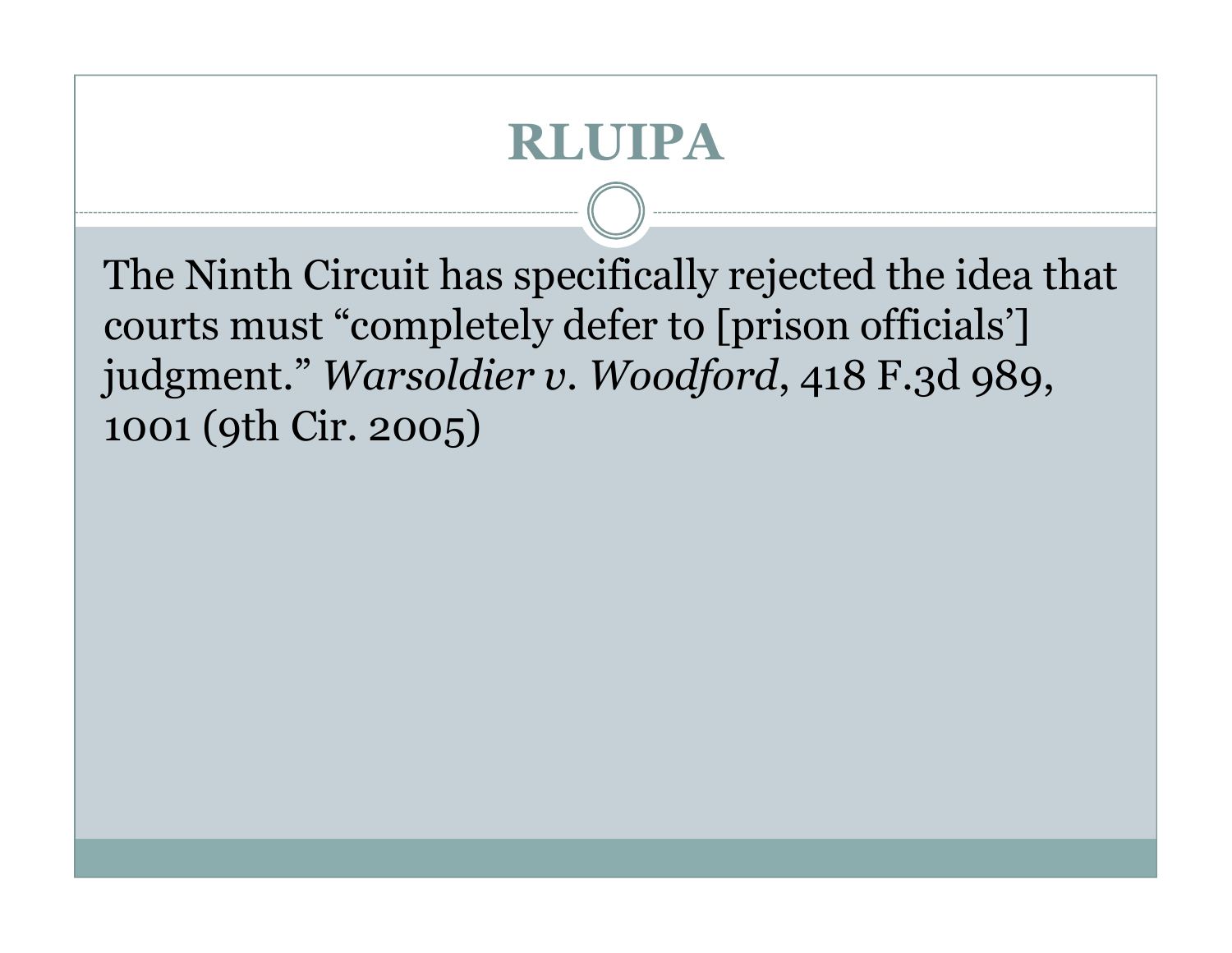#### Case Examples

RLUIPA claim brought by Muslim alleging that the ADC grooming policy that restricted his beard length violated his rights. Because Plaintiff did not cut his beard, he was reclassified from Level III to Level IV, which resulted in a transfer, and he was subject to numerous disciplinary actions. The Court granted Plaintiff's Motion for a TRO and PI on the basis that Defendants had not established that particular security concerns supported their grooming policy. The parties settled the case but this issue persists.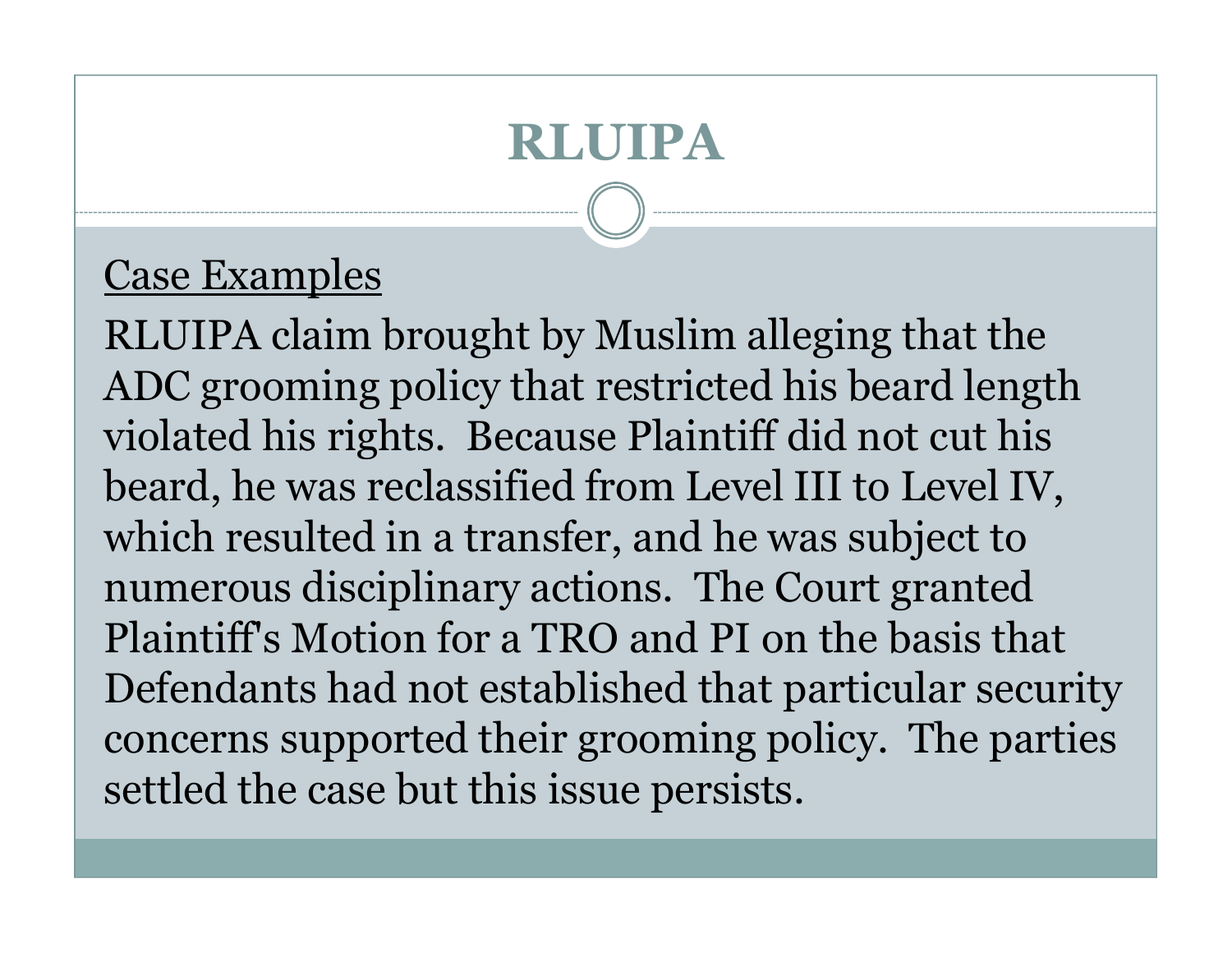The Eighth Amendment prohibits the imposition of cruel and unusual punishments and "embodies broad and idealistic concepts of dignity, civilizedstandards, humanity and decency." Estelle v. Gamble, 429 U.S. 97, 102 (1976).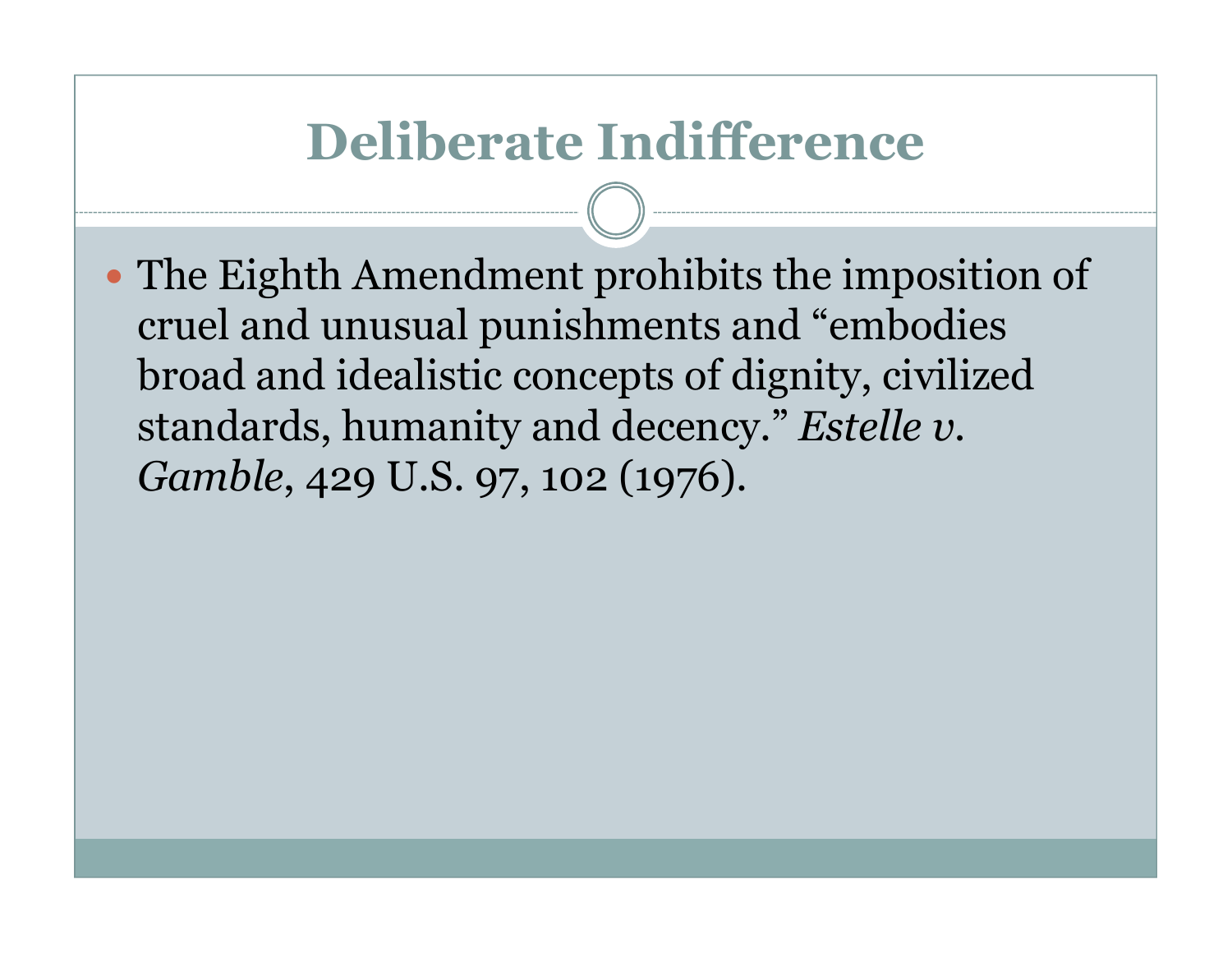#### Medical Care Claims

o The government has an obligation to provide medical care for those whom it punishes by incarceration. Estelle v. Gamble, 429 U.S. 97, 103 (1976).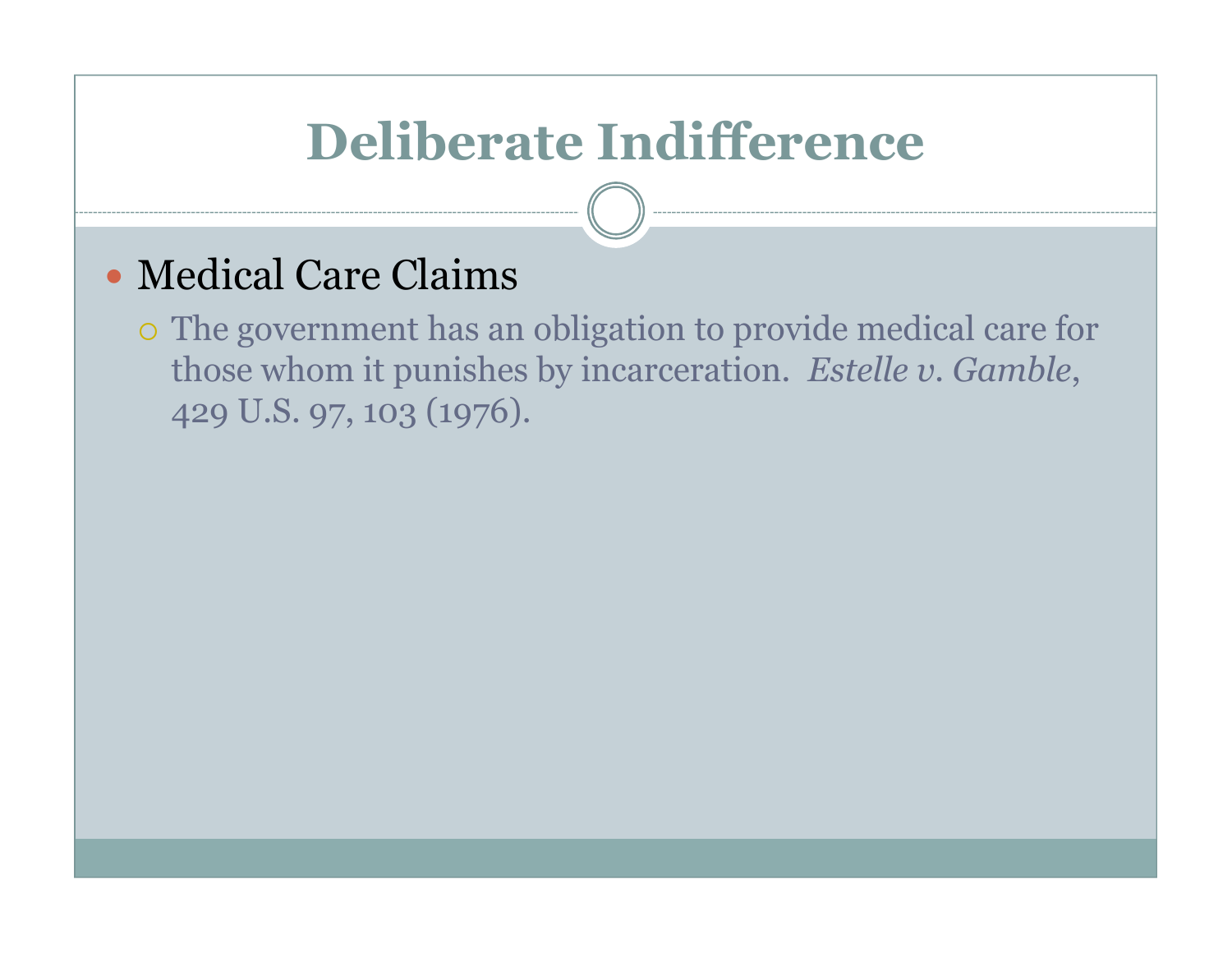Mere negligence or medical malpractice does not violate the Constitution. See Broughton v. Cutter Labs., 622 F.2d 458, 460 (9th Cir. 1980); see also Toguchi v. Chung, 391 F.3d 1051, 1057 (9th Cir. 2004).

Not even gross negligence is sufficient. Failing to perceive the risk, while nothing to commend, doesnot give rise to an Eighth Amendment claim.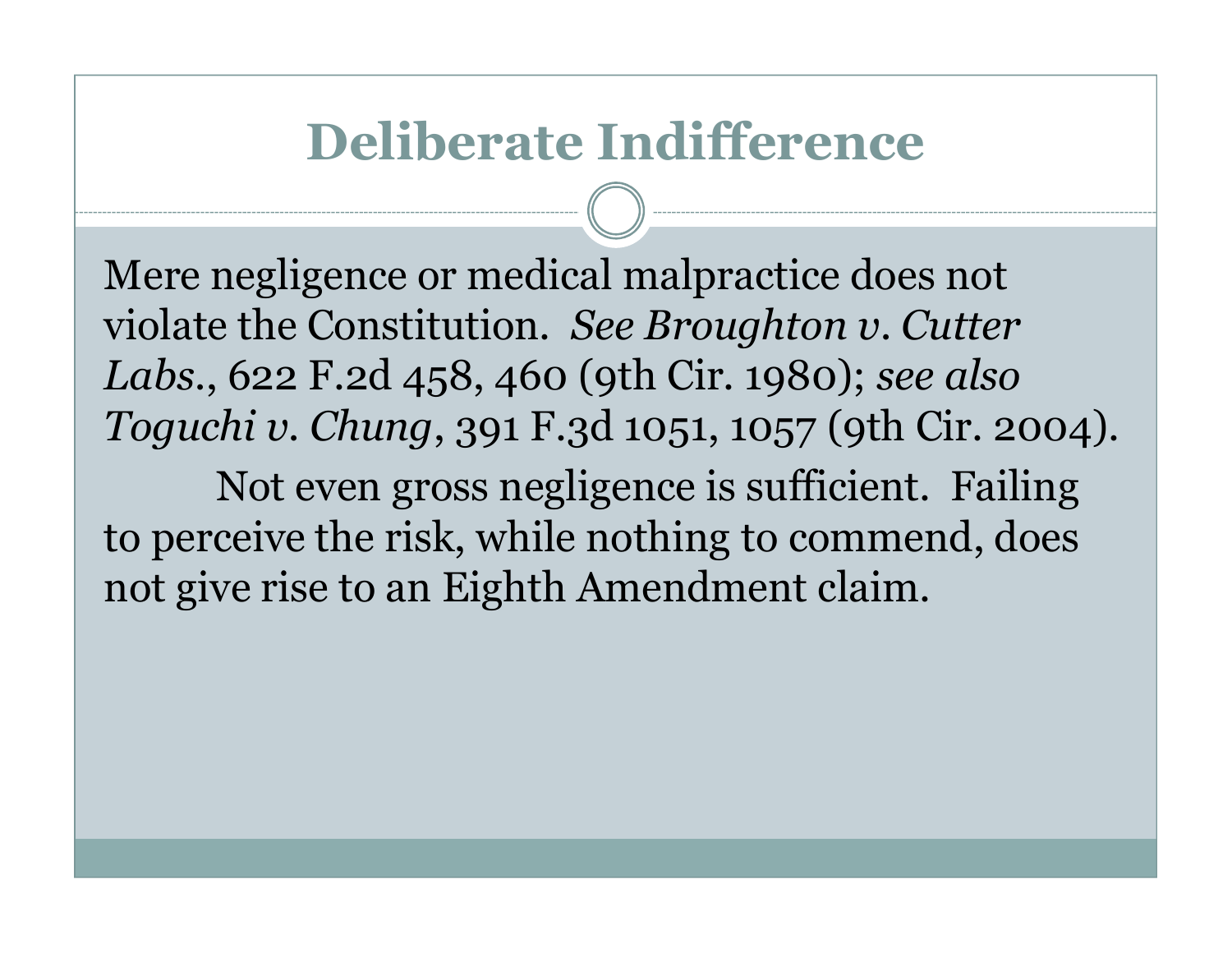Also, a difference of opinion as to the appropriatemedical treatment does not establish deliberate indifference. See Sanchez v. Vild, 891 F.2d 240, 242 (9th Cir. 1989).

Thus, when an inmate disagrees with a treatment plan, or even when two physicians disagree,there is no deliberate indifference claim. But when a physician prescribes certain treatment and it isn'tprovided, or it's vetoed by administrative staff or a non-physician, that may give rise to a valid claim.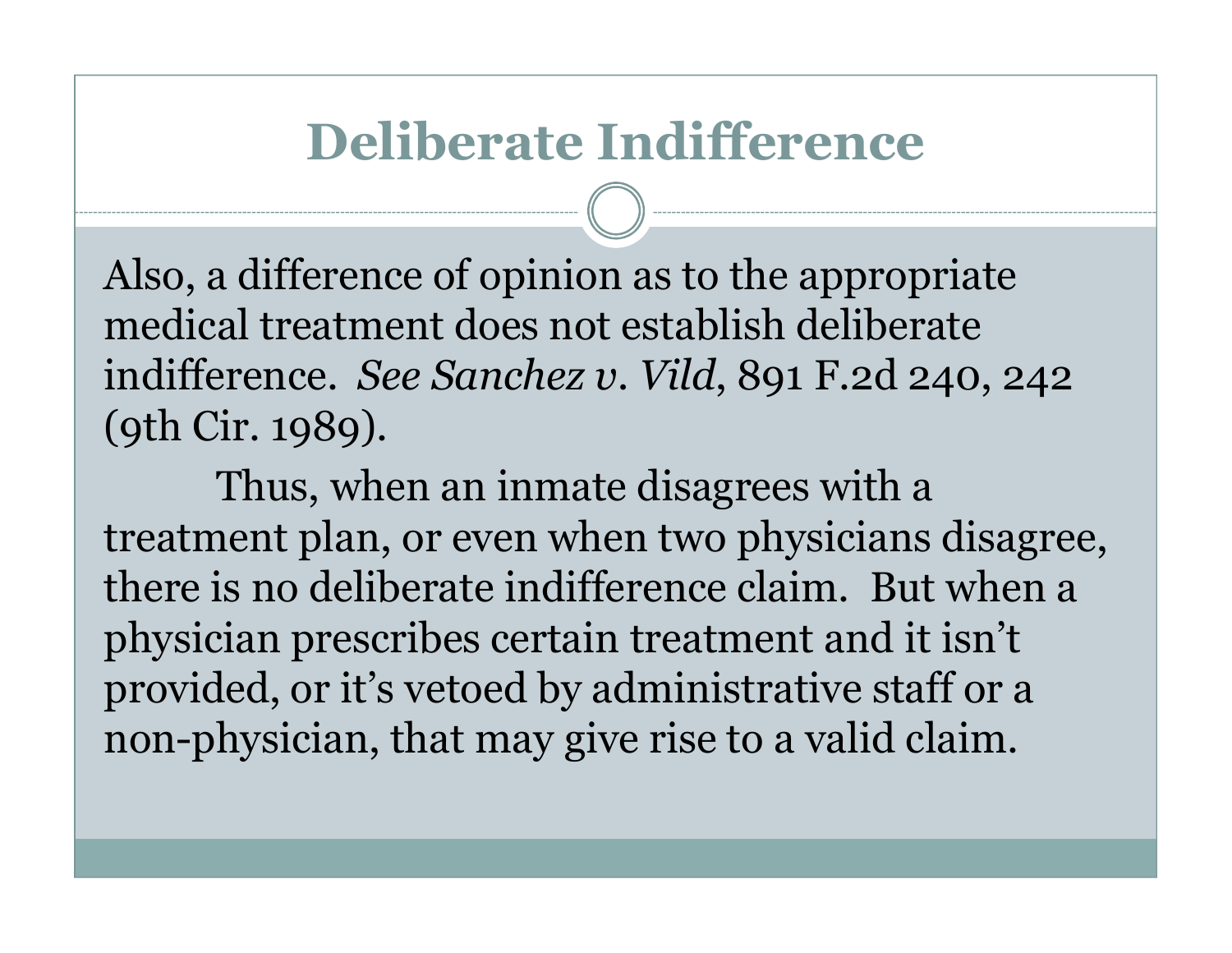#### Elements

- 1. Objective Standard. A prisoner must show a "serious medical need".
- 2. Subjective Standard. Must show that the defendant's response to that need was deliberately indifferent.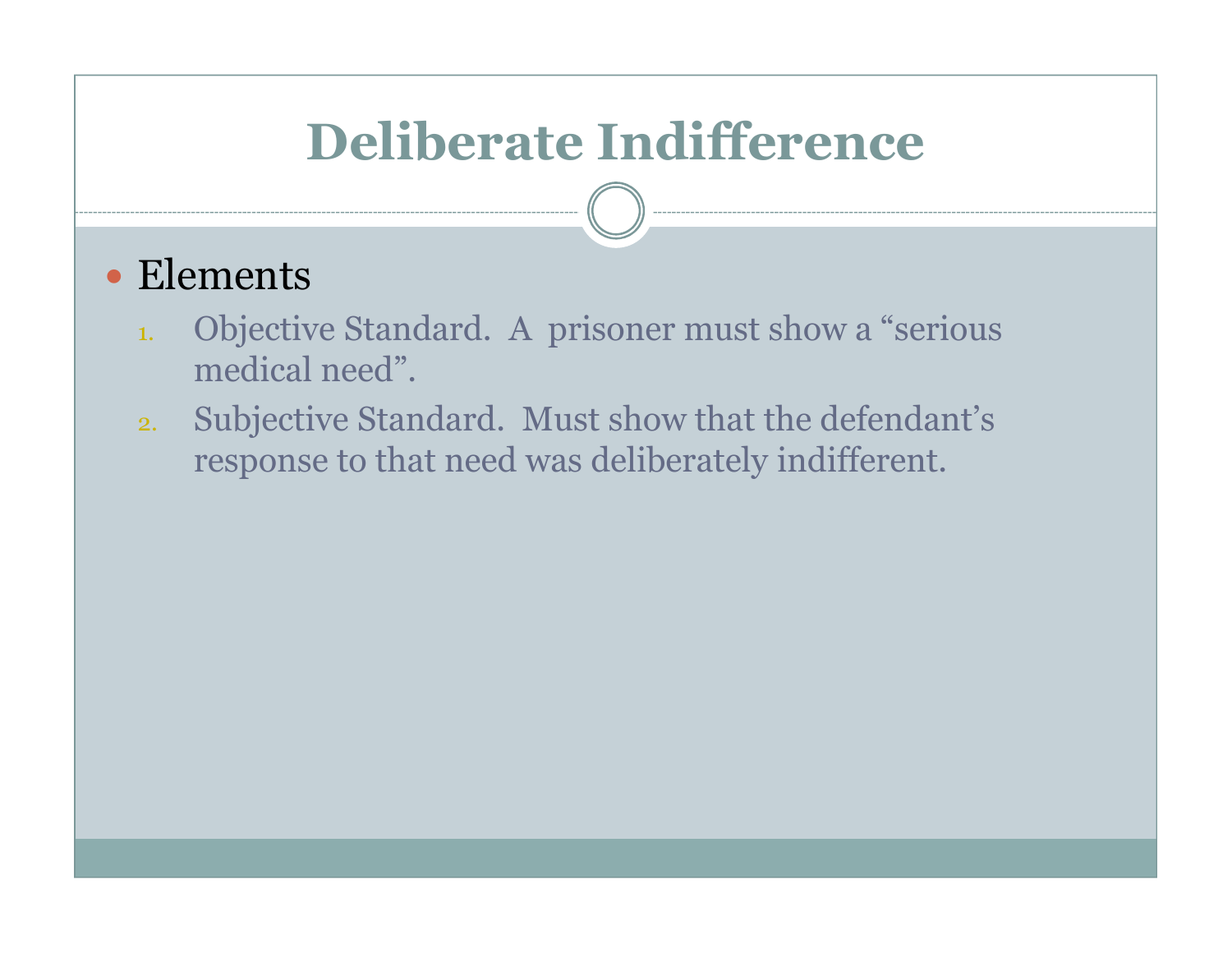#### Objective Standard

 A "'serious' medical need exists if the failure to treat a prisoner's condition could result in further significant injury or the 'unnecessary and wanton infliction of pain.'" McGuckin v. Smith, 974 F.2d 1050, 1059 (9th Cir. 1992), overruled on other grounds, WMX Techs., Inc. v. Miller, 104 F.3d 1133, 1136 (9th Cir. 1997) (en banc) (internal citation omitted).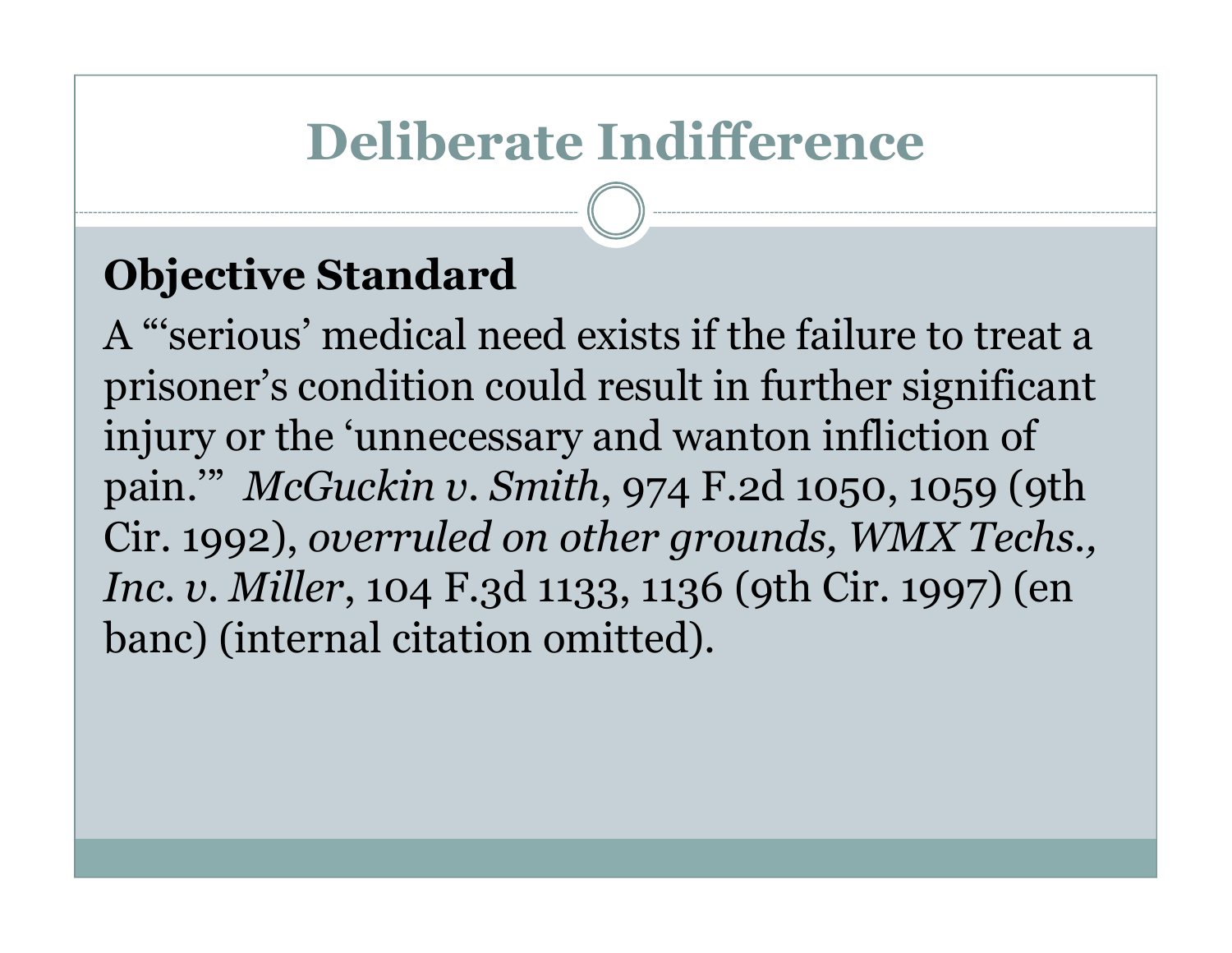#### Objective Standard

 Examples of a serious medical need include "[t]he existence of an injury that a reasonable doctor or patient would find important and worthy of comment or treatment; the presence of a medical condition that significantly affects an individual's daily activities; or the existence of chronic and substantial pain." McGuckin, 974 F.2d at 1059-60.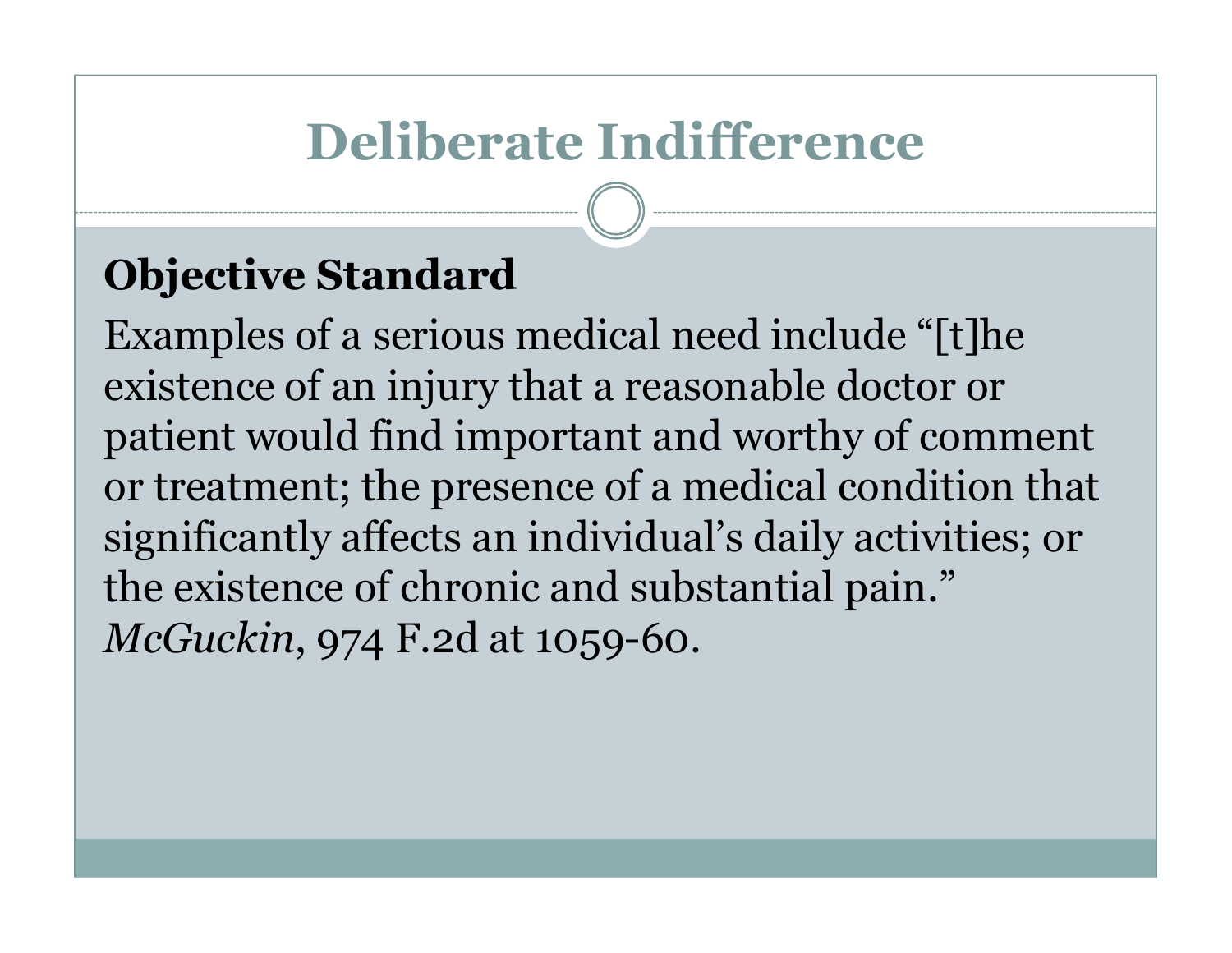#### Subjective Standard

- First, the prisoner must show that the defendants was aware of the serious medical need and the risk tothe prisoner's health and safety.
- Next, the prisoner must show a purposeful act or failure to respond to the prisoner's medical need.
	- Indifference may be shown when a prison official denies, delays, or intentionally interferes with medical treatment, or by the way in which the official provides medical care. Jett, 439 F.3d at 1096 (citations omitted).
	- $\circ$  Finally, the prisoner must demonstrate harm caused by the indifference. Jett, 439 F.3d at 1096. Pain can be sufficient.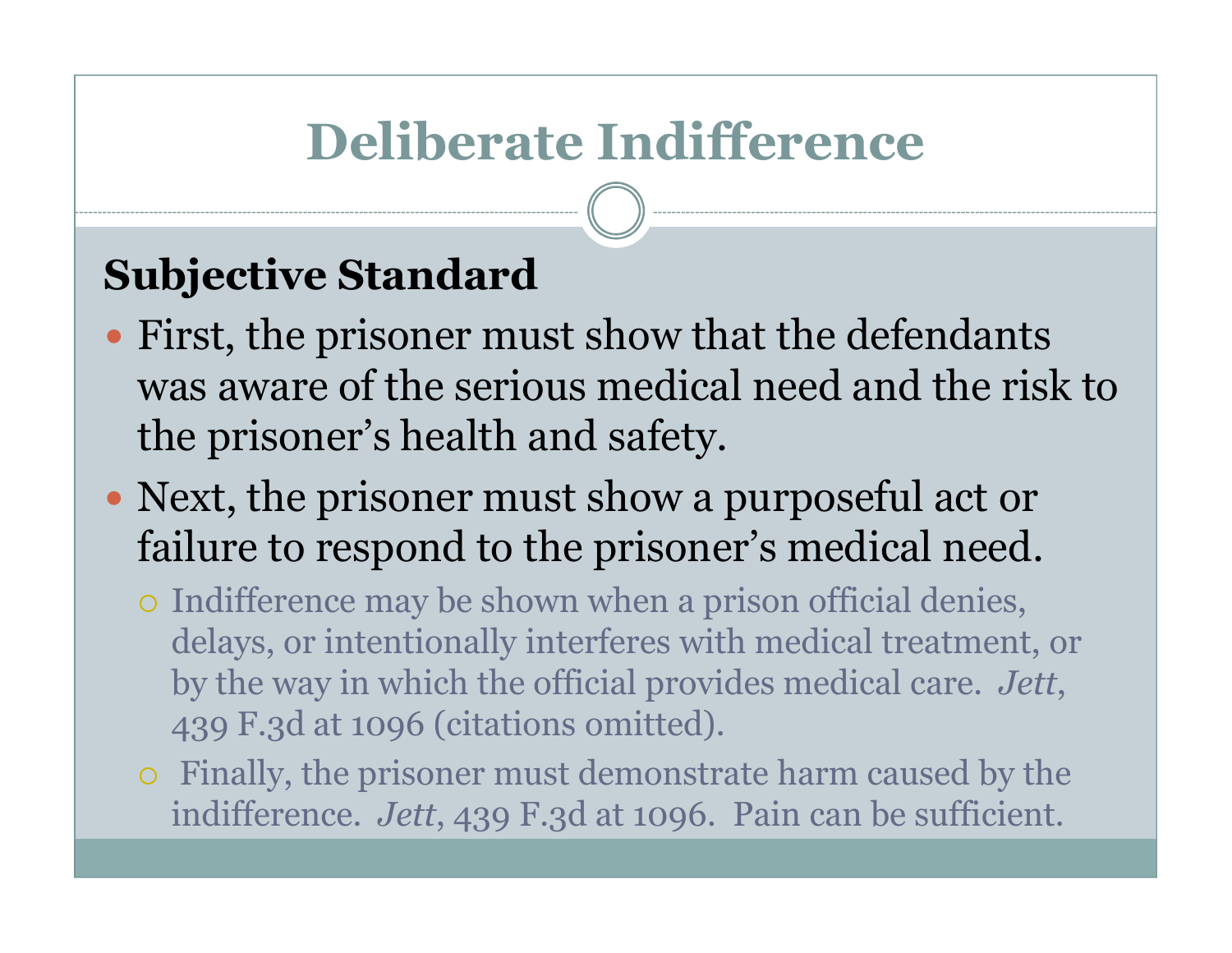#### Case Examples

Eighth Amendment claim brought by a jail inmate who was diagnosed many years ago with Multiple Sclerosis. There was no dispute that the jail physician did not provide medication for Plaintiff's MS for over six months, despite a recommendation from an outside physician and Plaintiff experiencing significant pain and debilitating symptoms that interfered with his ability to participate in his criminal trial. Summary judgment denied and defense verdictat trial.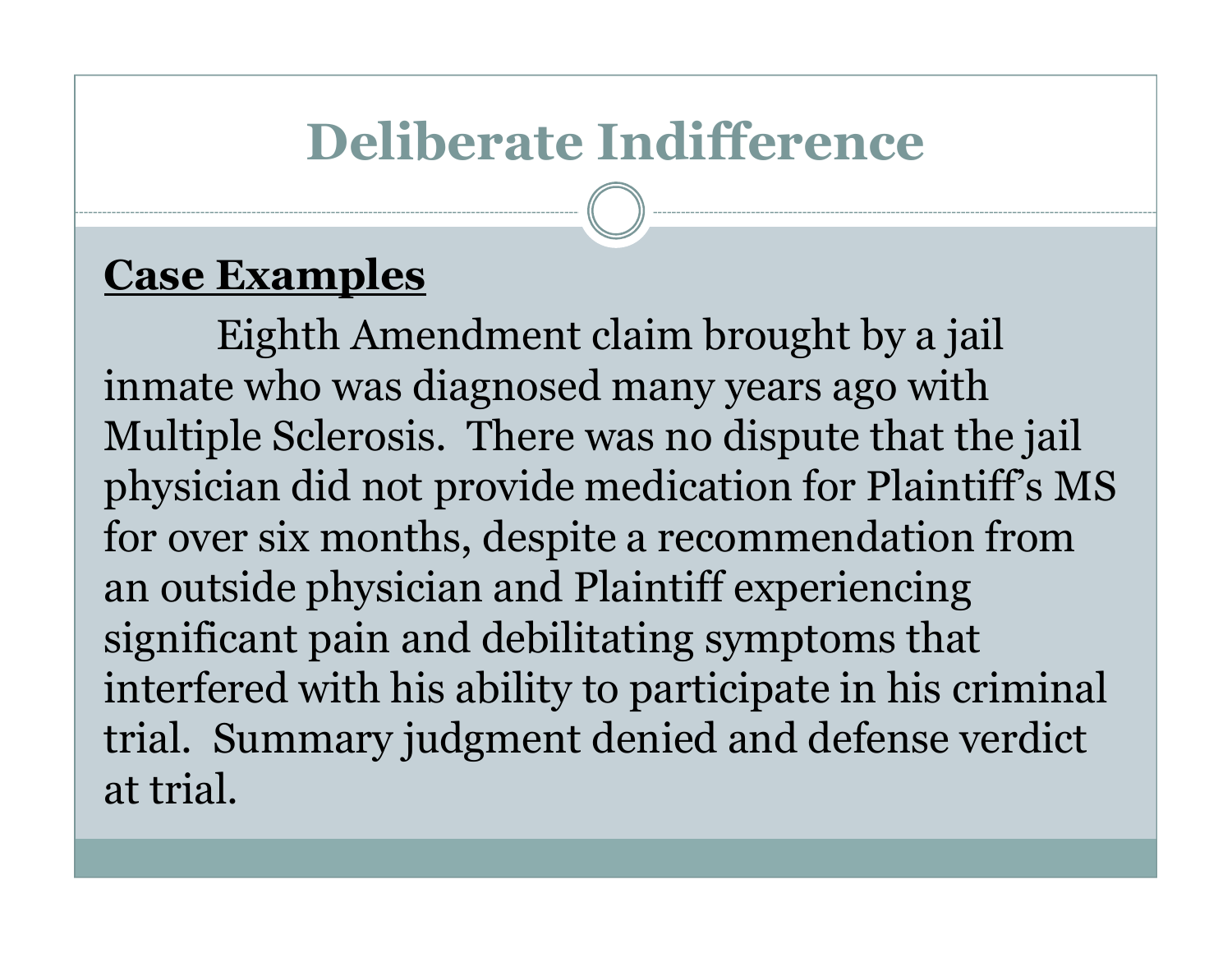Plaintiff suffered from Benign Prostatic Hyperplasia and his symptoms worsened from frequent urination (8-12 times per night) to an inability to urinate without a catheter. In July 2009, the Plaintiff was referred to see an outside urologist and he filed his lawsuit when he still had not seen a urologist by October 2010. He saw a urologist shortly thereafter and surgery was recommended and received. Plaintiff was awarded damages at trial.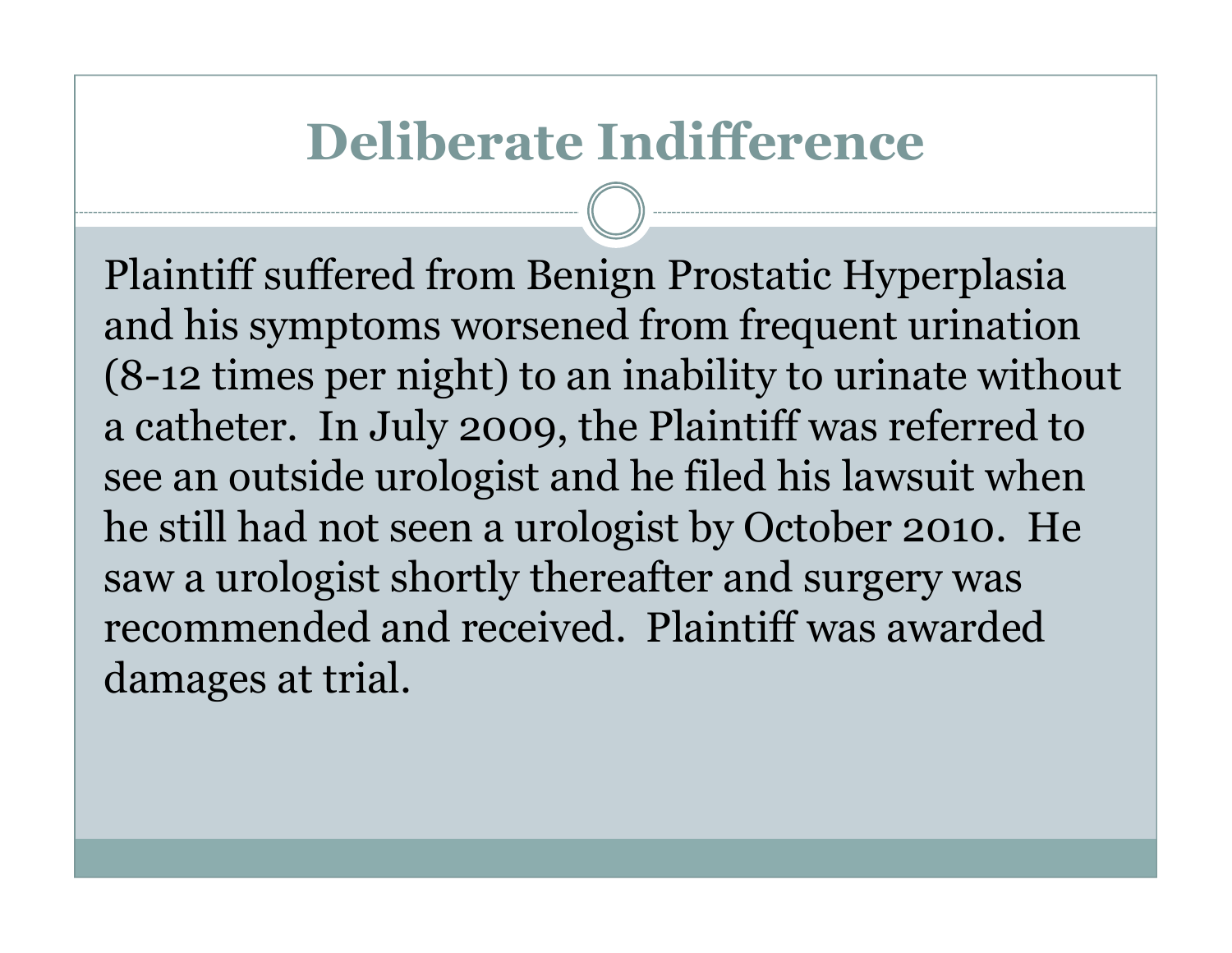## Failure-to-Protect Claims

o "[P]rison officials have a duty . . . to protect prisoners from violence at the hands of other prisoners.'" Farmer, 511 U.S. at 833.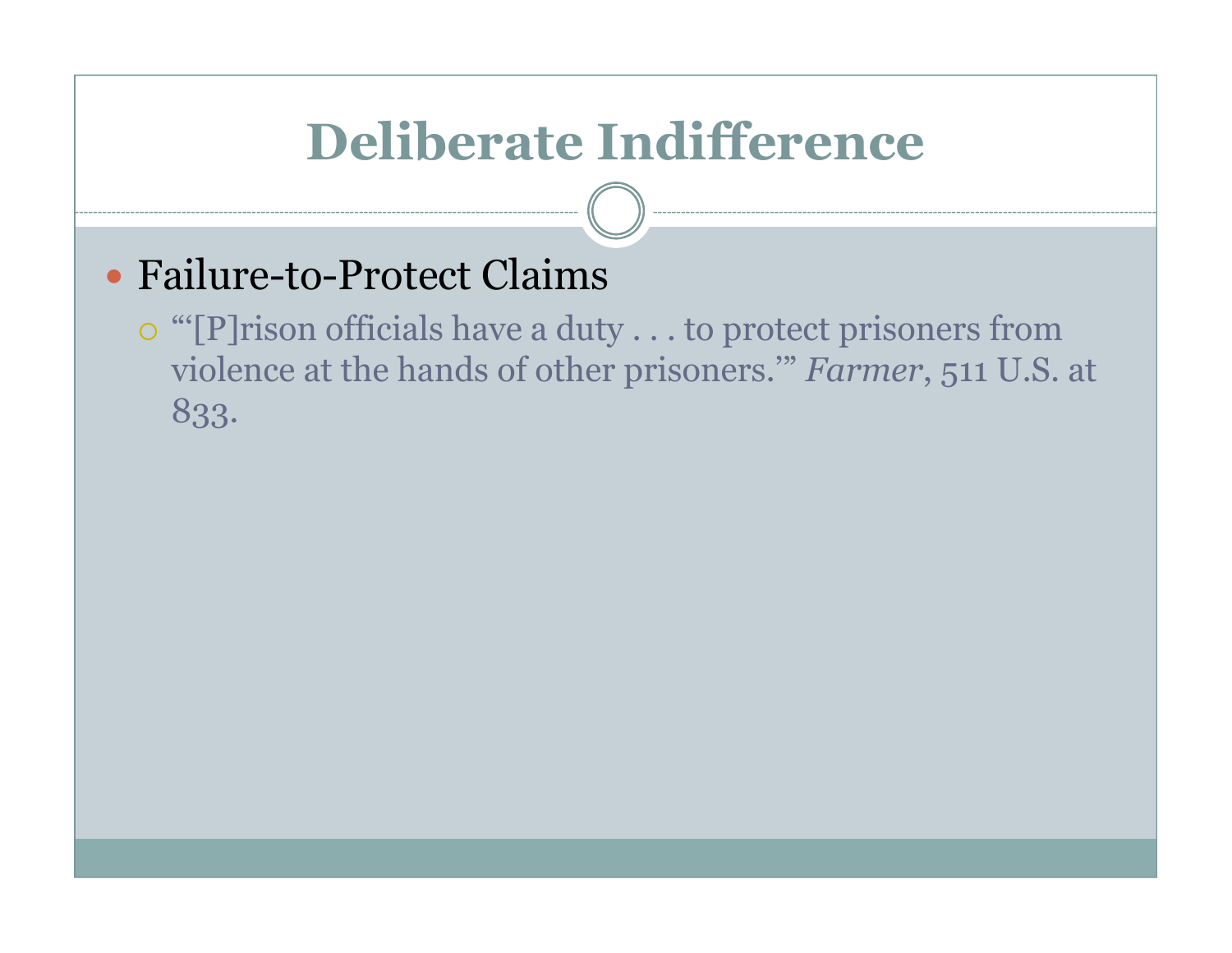#### Elements

- 1. Must show that his incarceration posed a substantial risk of serious harm.
- 2. Must show that prison officials knew of the risk to plaintiff but were indifferent and unresponsive to it.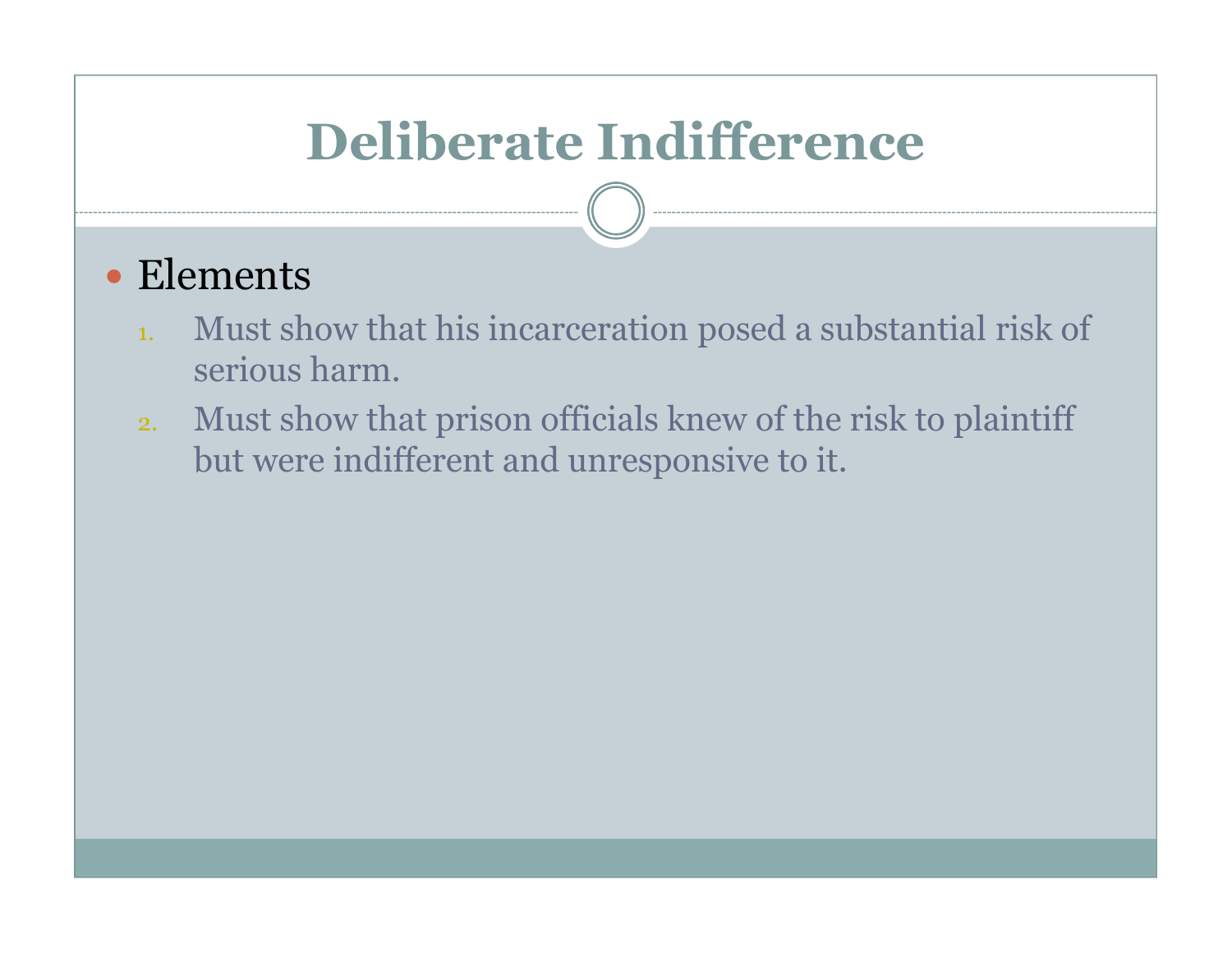#### Types of cases

Inmates seeking protective custody who have been labeled a snitch or whose crimes might predispose them to violence at the hands of other inmates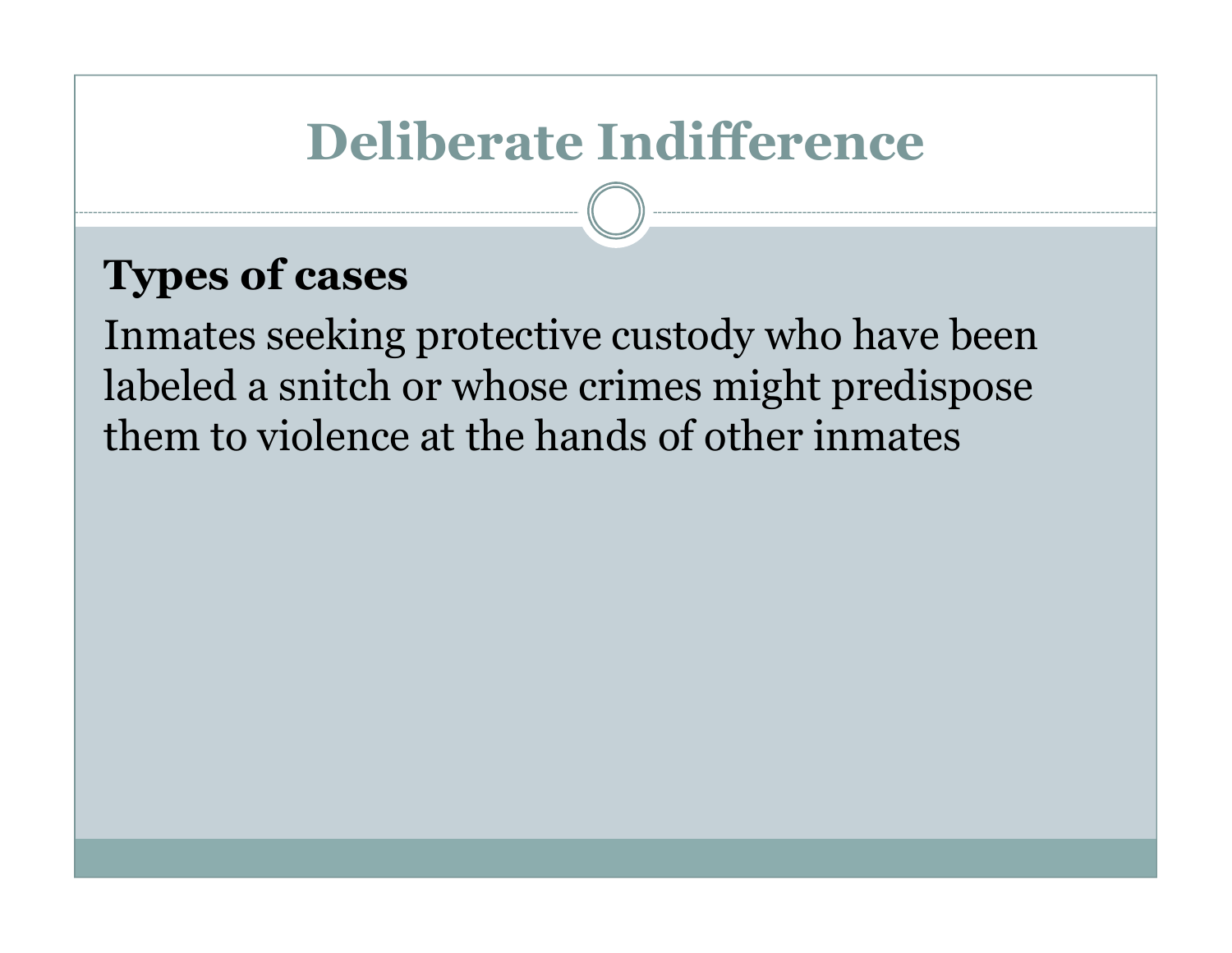In Farmer v. Brennan, the Supreme Court established the standard used to determine whether inmates can prevail against prison officials on an Eighth Amendment challenge to prison conditions.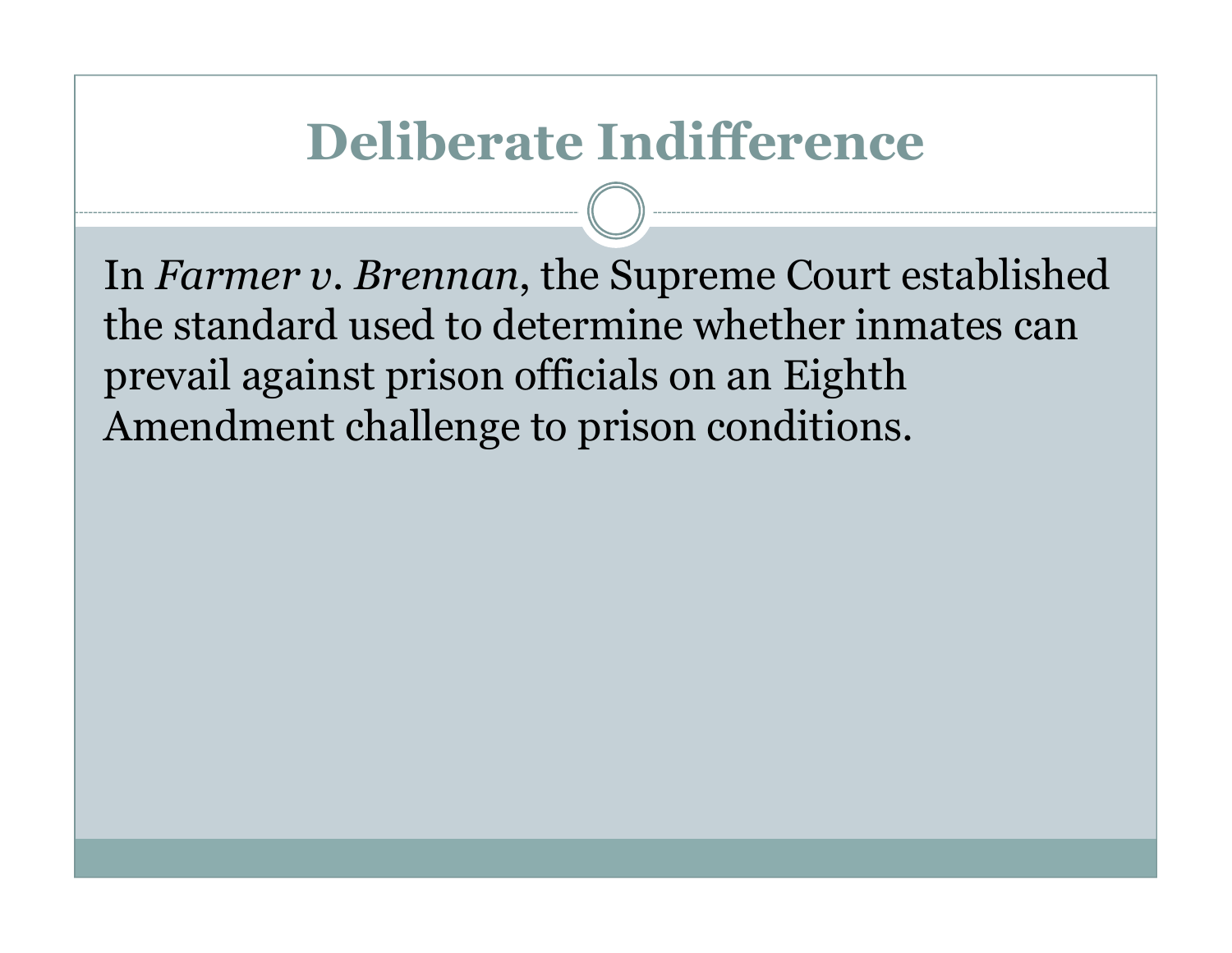The plaintiff in *Farmer* was a biologically male, preoperative transsexual who wore women's clothing, had undergone estrogen therapy, and had received silicone breast implants. 511 U.S. at 829. After her conviction and incarceration for credit card fraud at the age of 18, the plaintiff claimed to have continued hormonal treatment by using drugs smuggled into prison. Id.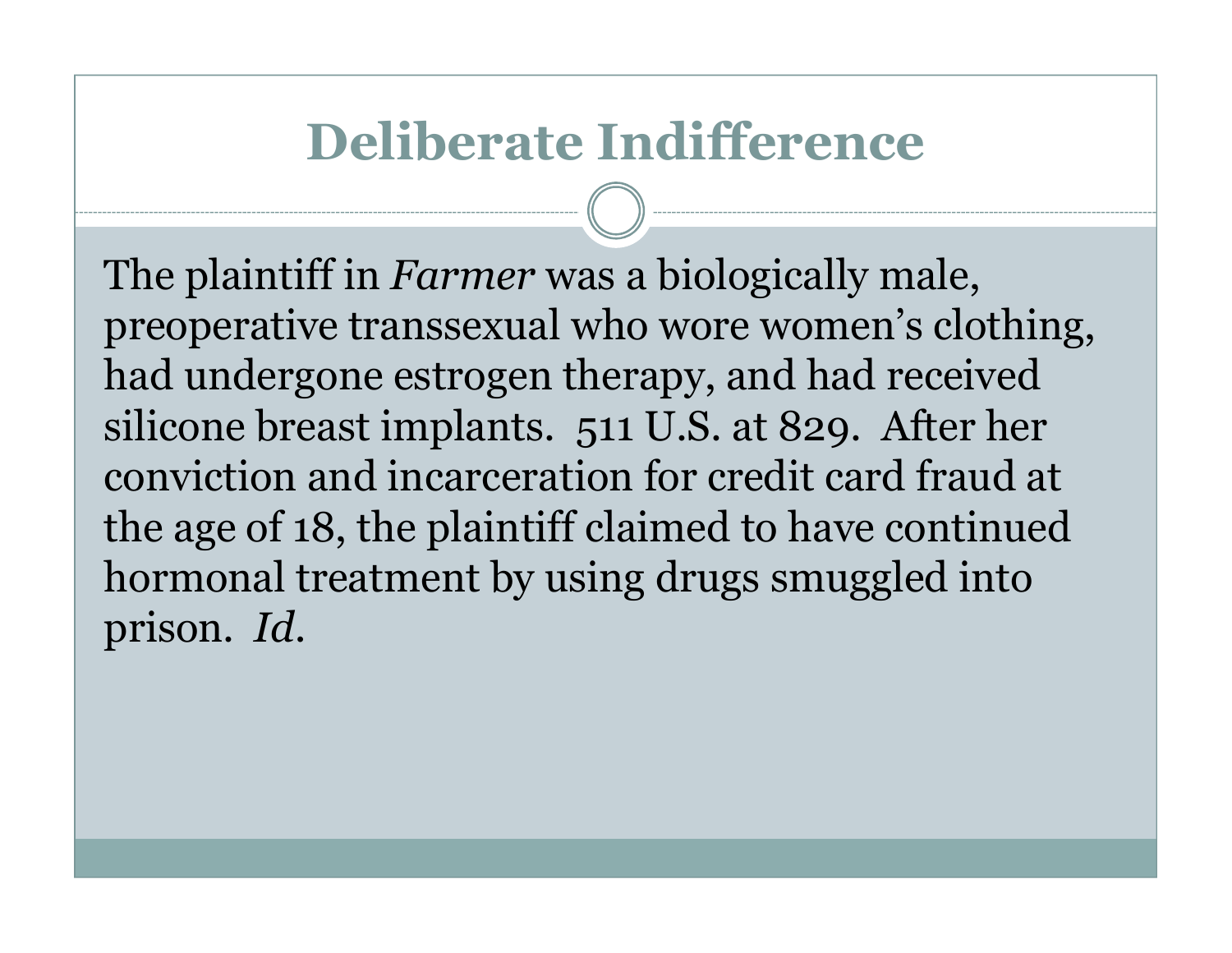Several years into her federal sentence, the plaintiff was transferred to a higher-security facility and placed in the general male prison population.  $\mathit{Id}.$  at 830. The plaintiff alleged that, within two weeks, she was beaten and raped by another inmate. Id.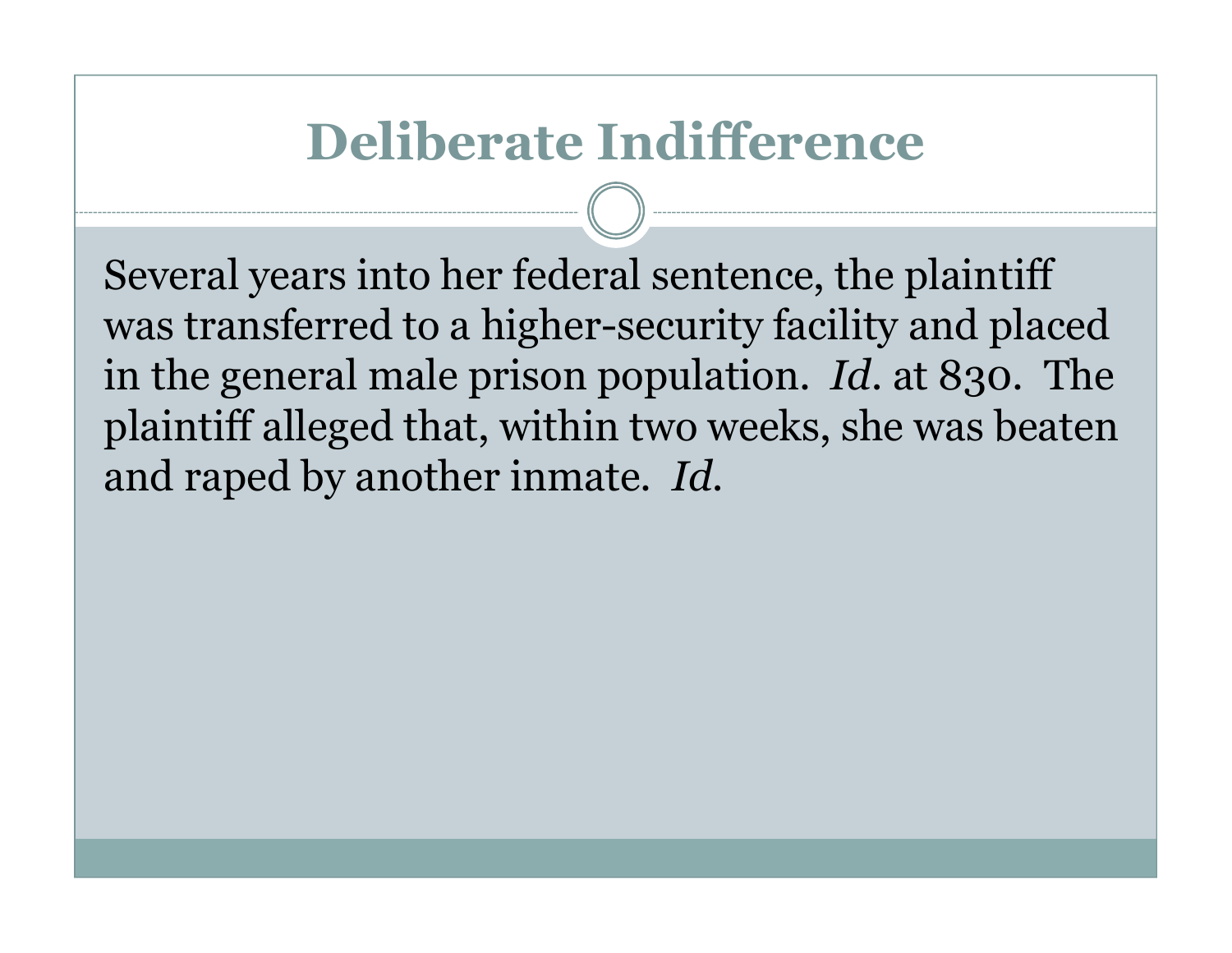The plaintiff filed a Bivens complaint alleging that defendant prison officials transferred her to general population despite knowledge that the penitentiary had a violent environment and history of inmate assaults, and despite knowledge that the plaintiff was a transsexual with feminine characteristics whowould be particularly vulnerable to sexual attacks.Id. at 830-31. She alleged that this amounted to a deliberately-indifferent failure to protect her safety in violation of the Eighth Amendment. *Id*. at 831.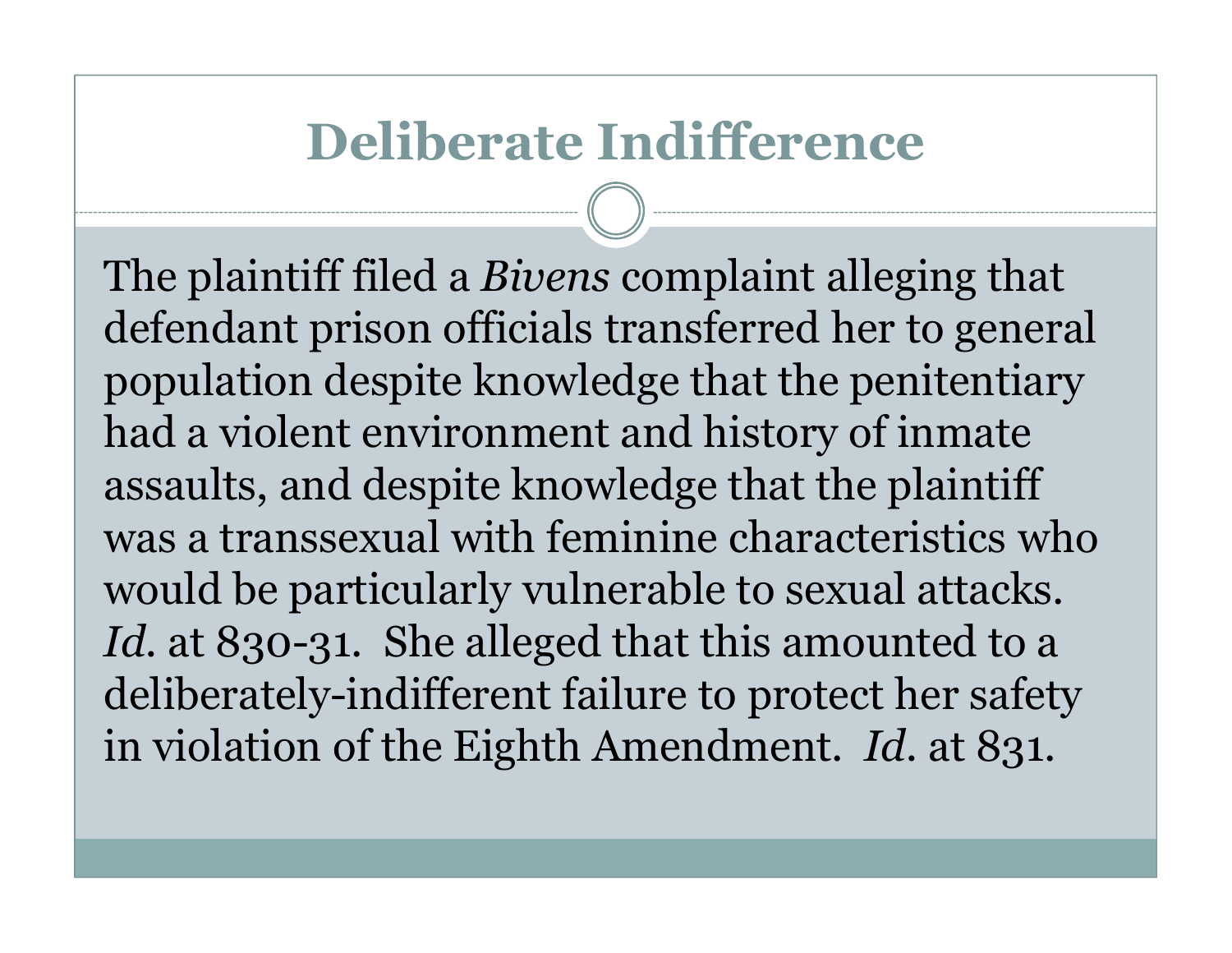The district court granted the defendants' motion for summary judgment, concluding they were not deliberately indifferent to the plaintiff's safety because the plaintiff "never expressed any concern for [her] safety to any of" thedefendants. *Id.* at 832.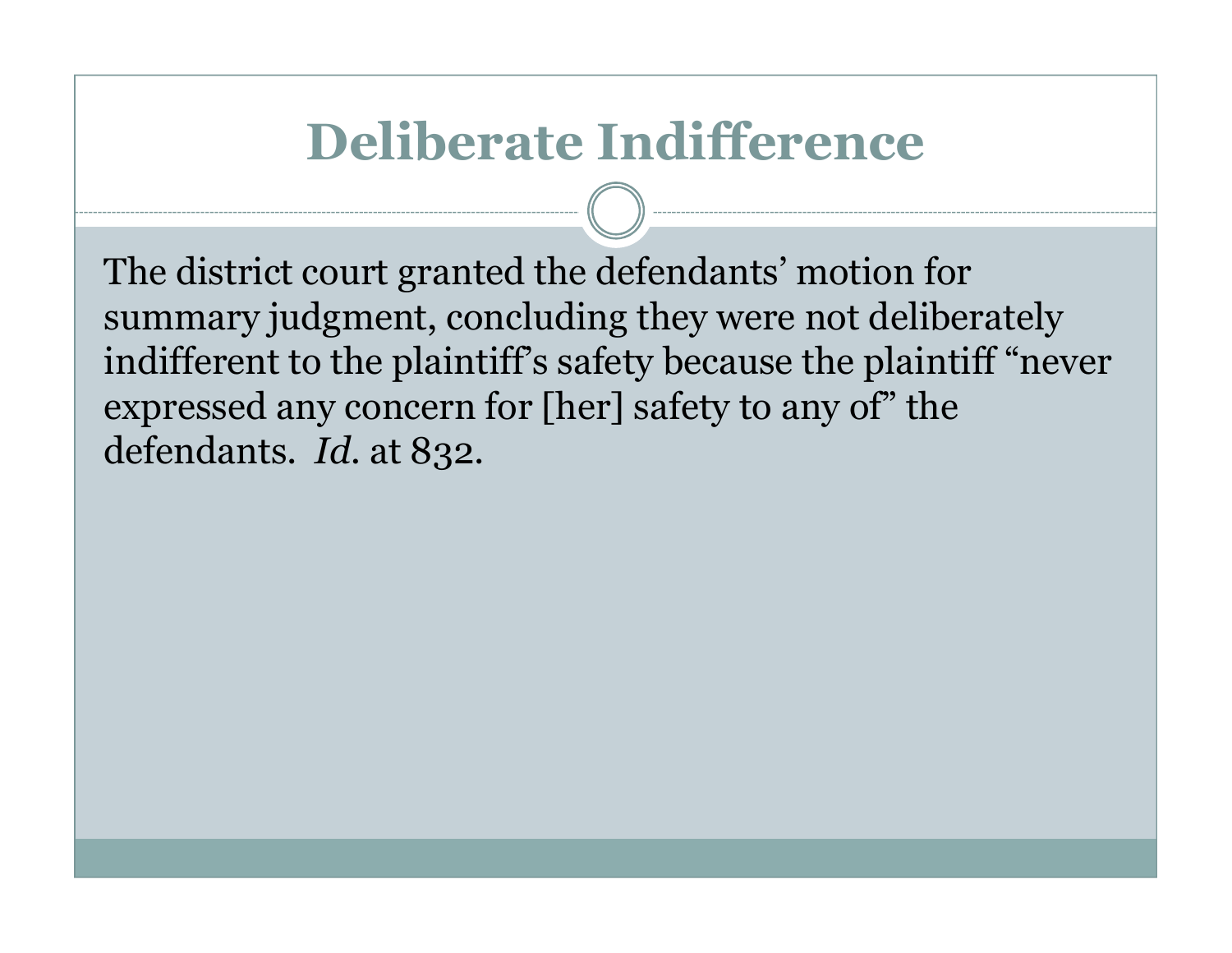The Supreme Court reversed and remanded. It held that the plaintiff had raised a genuine issue of material fact as to the officials' knowledge of the risk, despite not having expressed any concern prior to the attack. *Id*. at 848. The plaintiff was a nonviolent transsexual who was young and effeminate and thus "likely to experience a great deal of sexual pressure" in the prison. *Id*. Additionally, the plaintiff had been segregated because of concerns for her safety on at least one previous occasion. *Id*. at 830.